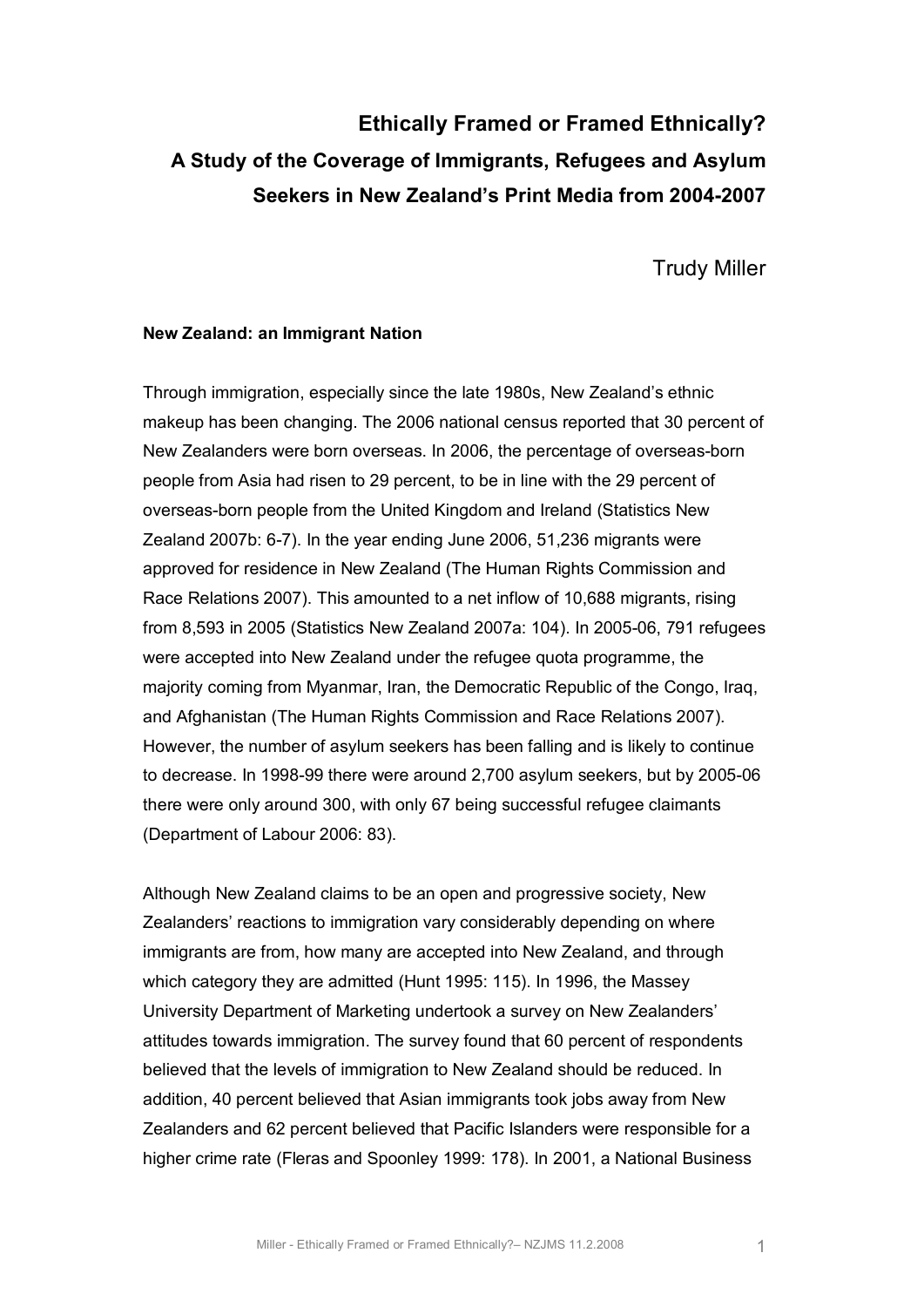Review poll found that 37 percent of New Zealanders believed that the refugee quota of 750 per year was too high (Spoonley and Trlin 2004: 30). New Zealand politicians are also feeding anti-immigration sentiment, for example, New Zealand First leader Winston Peters capitalised on the public's anti-immigration sentiment to win votes at New Zealand general elections in the 1990s. In April 2008, Statistics New Zealand released figures projecting that Asians would be the fastest growing ethnic group over the next twenty years. New Zealand First's Peter Brown said that this was "disgusting", and claimed that "[Asians] will form their own minisocieties to the detriment of integration and that will lead to division, friction and resentment" (New Zealand Herald 2008).

Like other liberal democracies, New Zealand enjoys a freedom of press where the media both mirror societal attitudes and help shape these attitudes. Discovering how the press frames the coverage of immigrant groups helps to explain relations between these minorities and dominant groups in society. The media confirms individual identity, as well as local and national identity, and thus contributes crucially to public perceptions and intergroup relations. The print media performs a highly political role as it contributes to the quality of public debate. The media can also play a vital part in communicating and encouraging a measure of understanding between immigrant and host communities (Spoonley and Trlin 2004: v). There is no guarantee, however, that the mass media do make a positive contribution to public debate in general or that they foster tolerance and understanding between cultural groups in particular. The research reported in this article examines how the major newspapers in New Zealand frame stories covering immigrants, refugees and asylum seekers. The article begins by outlining the practice of framing by journalists and explores previous research on media representation of immigrants, refugees and asylum seekers. Using a coding framework derived from overseas studies, the article then examines the characteristics of newspaper coverage of immigrants, refugees and asylum seekers in New Zealand. Finally, the results of the content analysis are compared with previous research and the broader implications of the findings on society are discussed.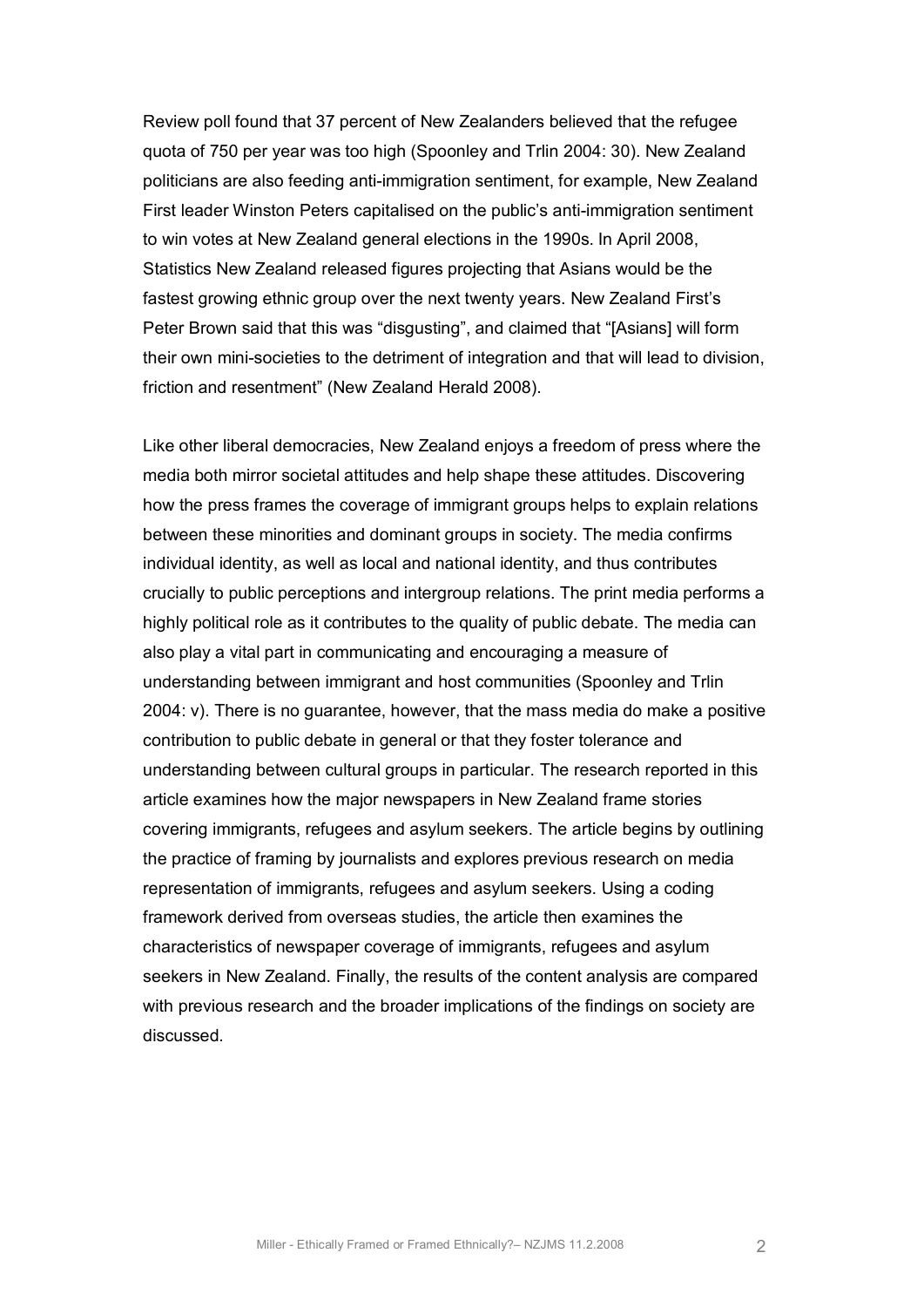#### **Theoretical Framework: The Framing of News Stories Covering Immigrants**

'Cultural racism' is the exclusion of other cultures based on national identity or 'common values' (Wren 2001: 147). In this discourse, immigrants, refugees and asylum seekers are not seen as belonging 'naturally' to their adopted country. They are expected to assimilate and adopt a prosthetic national body by disowning their former language, culture and religion, especially if they are of a different race. Not all immigrants are accorded the same degree of legitimation. For example, white British males are not seen as being fundamentally different from the socially legitimated body in New Zealand. They are offered the same rights and protections as natives of the host nation because they will not "disrupt the system of patriarchy nor foul the bloodline" (Takacs 1999: 5967).

Immigrants who do not originate from similar cultures are racialised, demonised, and represented as 'aliens' (Takacs 1999: 598). The differences between immigrants and native citizens are reinforced and these differences are depicted as unnatural (Gabriel 1998: 105). Their otherness is characterised as a threat to the national body, with immigrants labelled as 'riddled' with dangerous diseases and other undesirable characteristics that would contaminate the bloodline which "guarantees the essence of the national body" (Takacs 1999: 598). This encourages discrimination – resulting in denying or restricting the access of these aliens to national resources (such as welfare services). It is a proactive and offensive reaction. However, this response is depicted as a reactive and defensive response to a formidable threat (Takacs 1999: 598).

The media has played a large role in advancing and encouraging a culturally racist discourse (Wren 2001: 156). Many studies have found that the media, influenced by news values, are stereotypical in their portrayal of ethnic minorities, and focus heavily on problems and threats in ethnic news (van Dijk 1991; Cottle 2000; ter Wal et al 2005). In New Zealand, Spoonley and Hirsh found that the media inaccurately represented Pacific Islanders in the early 1990s, especially regarding the issue of overstaying. In the mid-1980s, one-third of all overstayers were from the United States or Britain and less than one-third were from the Pacific Islands. However, the prosecution of Pacific Islander overstayers amounted to 86 percent of all prosecutions against overstayers and only 5 percent of the prosecutions were against people from the United States or Britain, the larger group. The media did not challenge the disproportionate prosecution of Pacific Islanders, but simply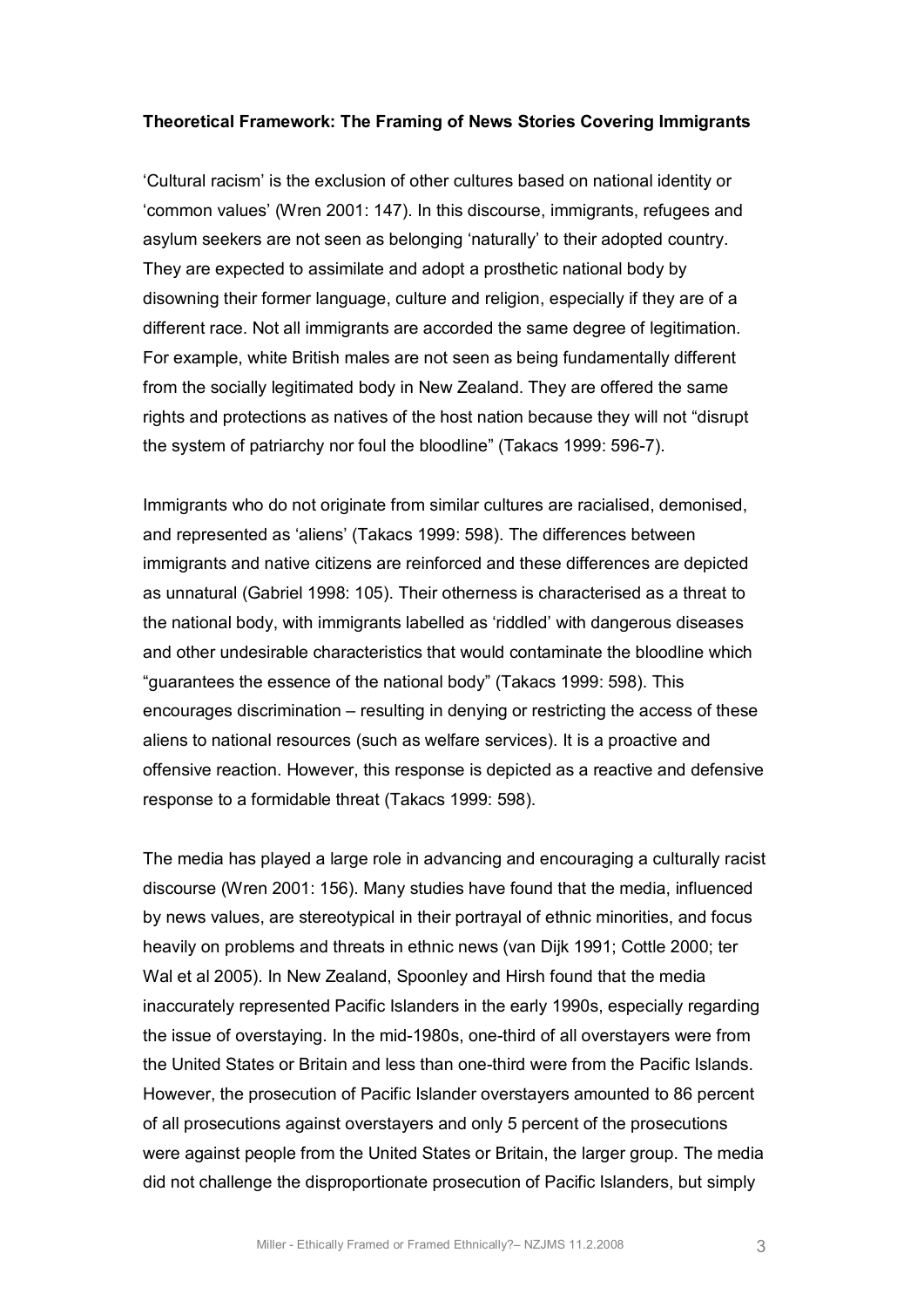reported the prosecutions, thus reinforcing and encouraging widespread anti-Polynesian sentiment and contributing to inter-group hostility in New Zealand (Spoonley 1990: 32). By the early 1990s, this coverage had resulted in a firm stereotype of Pacific Islanders as overstayers and illegal immigrants ('Ofa Kolo 1990: 120). Spoonley (1990: 33) found that the media connected ethnic issues with conflict words such as 'threat', especially when reporting violent offending. When reporting crime stories about people of Polynesian or Maori ethnicity, these labels were used three to four times more than when reporting stories about people of European ethnicity. It is acknowledged that this research is now almost 20 years old and so may not be a true indication of the situation today.

More recently, however, Spoonley and Trlin (2004: 4) found similar results in the coverage of immigrants, refugees and asylum seekers. They investigated the way the New Zealand print media dealt with immigration and immigrant settlement through a content analysis of the print media from 1993 to 2003, focusing especially on the New Zealand Herald, and also focus group interviews. They found that the issue of 'bogus refugees' repeatedly rose to the forefront of immigration dialogue, and that the media did not clearly distinguish between officially sanctioned 'refugees' and 'asylum seekers' (Spoonley and Trlin 2004: iv). The articles analysed were grouped into the categories of Politicisation of Immigration, Refugees, Asians, South Africans, Economic Growth, Employment and Welfare, and Crime and Immigrants (2004: 22). They found that most of the focus in the mid-1990s was on Asian immigration, and the media did not cover refugees in much detail until 1997. Coverage began to increase when then Minister of Immigration, Max Bradford, announced the tightening up of rules to clamp down on nongenuine or 'bogus' asylum seekers entering New Zealand. He claimed that 70 percent of asylum seekers were bogus (Spoonley and Trlin 2004: 29).

In overseas research, van Dijk (2006: 5) found that in European newspapers, news reports, editorials and opinion articles have certain characteristics, which reflect biased underlying mental models of ethnic events. The first such characteristic is a focus on a limited number of negative topics when covering news about immigrants, refugees and asylum seekers. These negative topics include: framing the immigration of non-Europeans as a threat to the host nation; the impossibility of integrating these groups into society because 'they' do not want to integrate; associating them with illegality, crime, violence, terrorism, and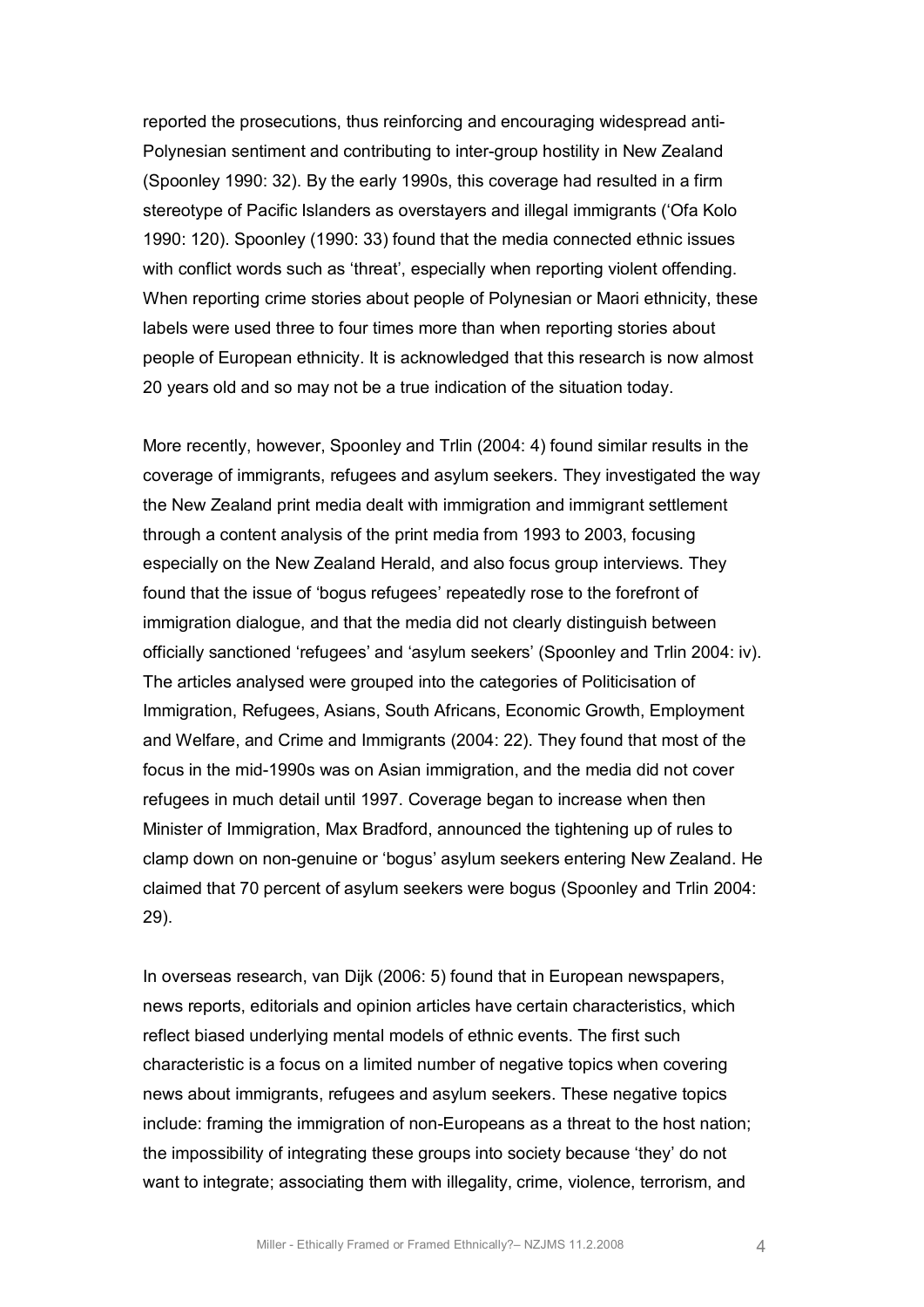deviance; and associating refugees and asylum seekers, in particular, with the abuse of social services. Van Dijk (2006: 67) also found that the press ignores or downplays topics that would portray the dominant white ingroup or its elite institutions in a negative way, such as racism and discrimination, and ignores economic, cultural, and social contributions of minorities to the welfare of society. In addition, the press was found to ignore research findings about its role in the reproduction of racism.

The second characteristic is that immigrants, refugees and asylum seekers are described in a negative way within these confined negative topics. For example, the press call them 'parasites', use military or threatening metaphors like 'invasion' and water metaphors such as 'wave' and 'flood', and use irrelevant ethnic labels in crime stories. Their negative acts are displayed prominently and in precise details that are exaggerated, in stark contrast to the coverage of white ingroup members, whose negative acts are ignored, excused or minimised, especially in discrimination stories (van Dijk 2006: 7-8).

Between 1963 and 1970, Hartmann and Husband (1974: 27-29) undertook a content analysis of the coverage of race in the British national press. Although this research is now well dated, Hartmann and Husband's work has formed the basis of, and has been heavily cited in, much of the research relating to the representation of ethnicity in the press. Articles mentioning race were classified into one category according to the central theme of the article, and then placed into secondary categories according to secondary themes. Hartmann and Husband found that the most common central theme relating to race was immigration. The second most common theme was race relations, followed by crime, then human interest and 'coloured' people as victims of accidents (Hartmann and Husband 1974: 136-137). In line with theory mentioned above, Hartmann and Husband (1974: 146) accuse the press of projecting an image of Britain as a white society, where ethnic minorities are a problem or 'aberration', rather than groups that belong to British society. They claim that the press is not simply a reflection of public opinion on racial issues but that the press actively plays a role in shaping this opinion.

The University of Limerick in Ireland, undertook a multi-annual research project between 2000 and 2004 called 'Conflation, Construction and Content' which looked at the production, content and reception of news relating to immigrants. In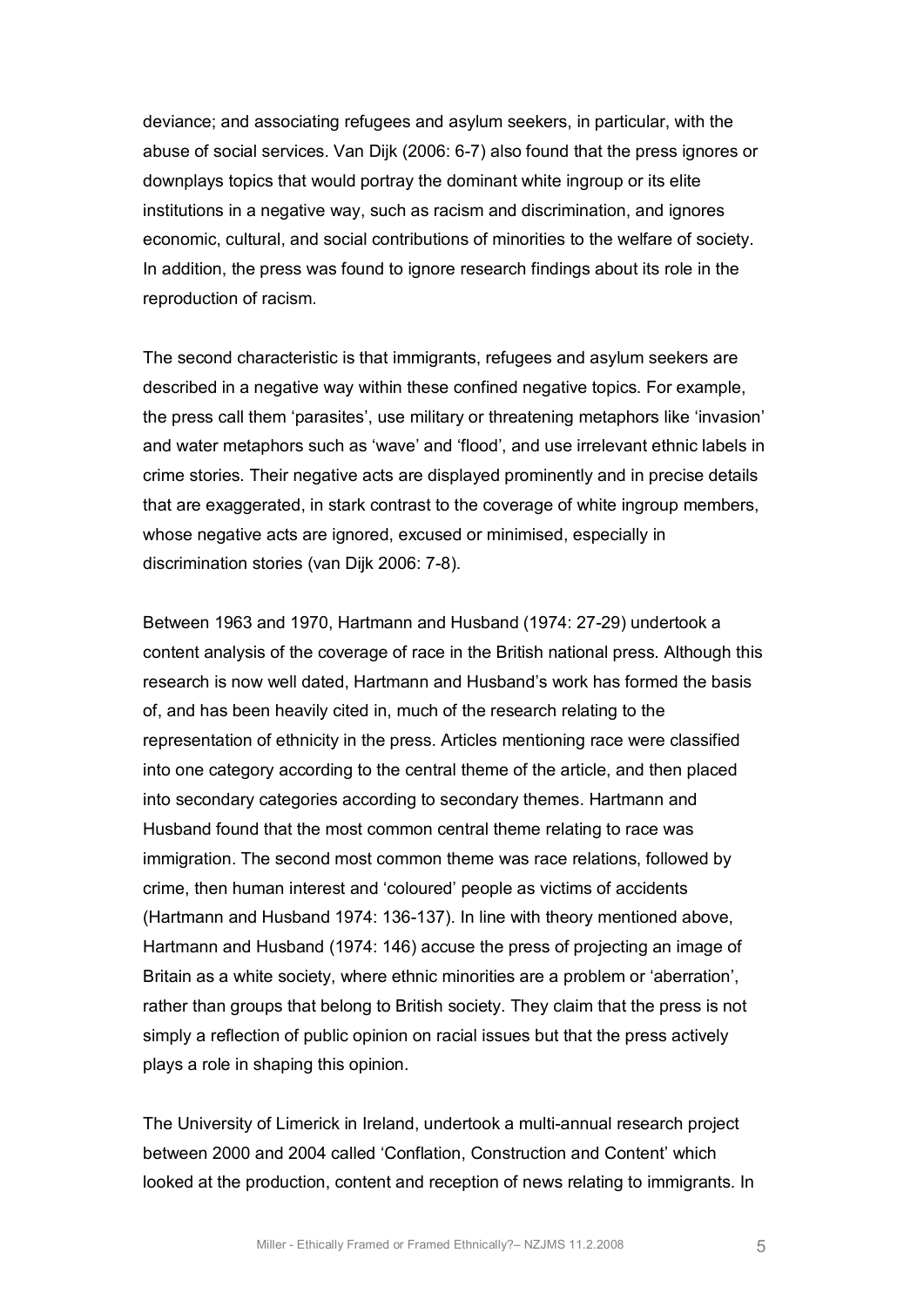this research, Haynes, Breen, and Devereaux (2004: 12) analysed the response of Irish print, television and radio media to the arrival of asylum seekers and refugees. The overall aim of the wider project was to deconstruct negative media discourses and highlight the media's role in perpetuating the 'otherness' of refugees and asylum seekers and maintaining, rather than reducing, the social distance between them and the readers.

Two subsets of this study are of particular relevance for the research reported here. The first is a study of the Irish press coverage of asylum seekers and refugees between 2001 and 2002, which looked at how often certain frames occur, and how much of the coverage is negatively framed. The second is an international study of newspaper coverage between 2003 and 2004 which confirmed the universality of the frames identified in the Irish print media by analysing press coverage of asylum seekers and refugees in Europe, North America, Asia and Australia (Haynes, et al. 2004: 6). In the Irish study, Breen et al. formulated five negative frames and three non-negative frames from inductive content analysis of these newspapers and then undertook deductive content analysis to find out which frames were the most prevalent (Breen et al 2005: 3). The negative frames were similar in that they all represented asylum seekers and refugees as the 'other'.

The first negative frame identified in the Irish study was 'The Illegitimacy of Asylum Seekers and Seeking' frame. This included discourses representing asylum seeking as inherently illegal and casting doubt on the genuineness of most asylum seekers. The frame created an 'in' group and 'out' group divide, focusing on negativity and threat, especially the abuse of 'us', the victims, perpetrated by 'them' (Haynes et al. 2004: 7). It covered issues such as fraudulent entry, deportation and evasion of deportation, illegal entry and trafficking tragedies (Breen et al 2005: 15).

The second negative frame was the 'Threat to National or Local Integrity'. It focused on contrasting the racialisation of the 'other' to the hegemonic assumption of homogeneity of the host nation, which was depicted as crucial to the nation's national identity. It also linked the population of asylum seekers and refugees to an increase in racial conflict and dramatised words such as 'flood' and 'influx' were used, playing up the 'threat' of asylum seekers and refugees even more (Haynes et al 2004: 9).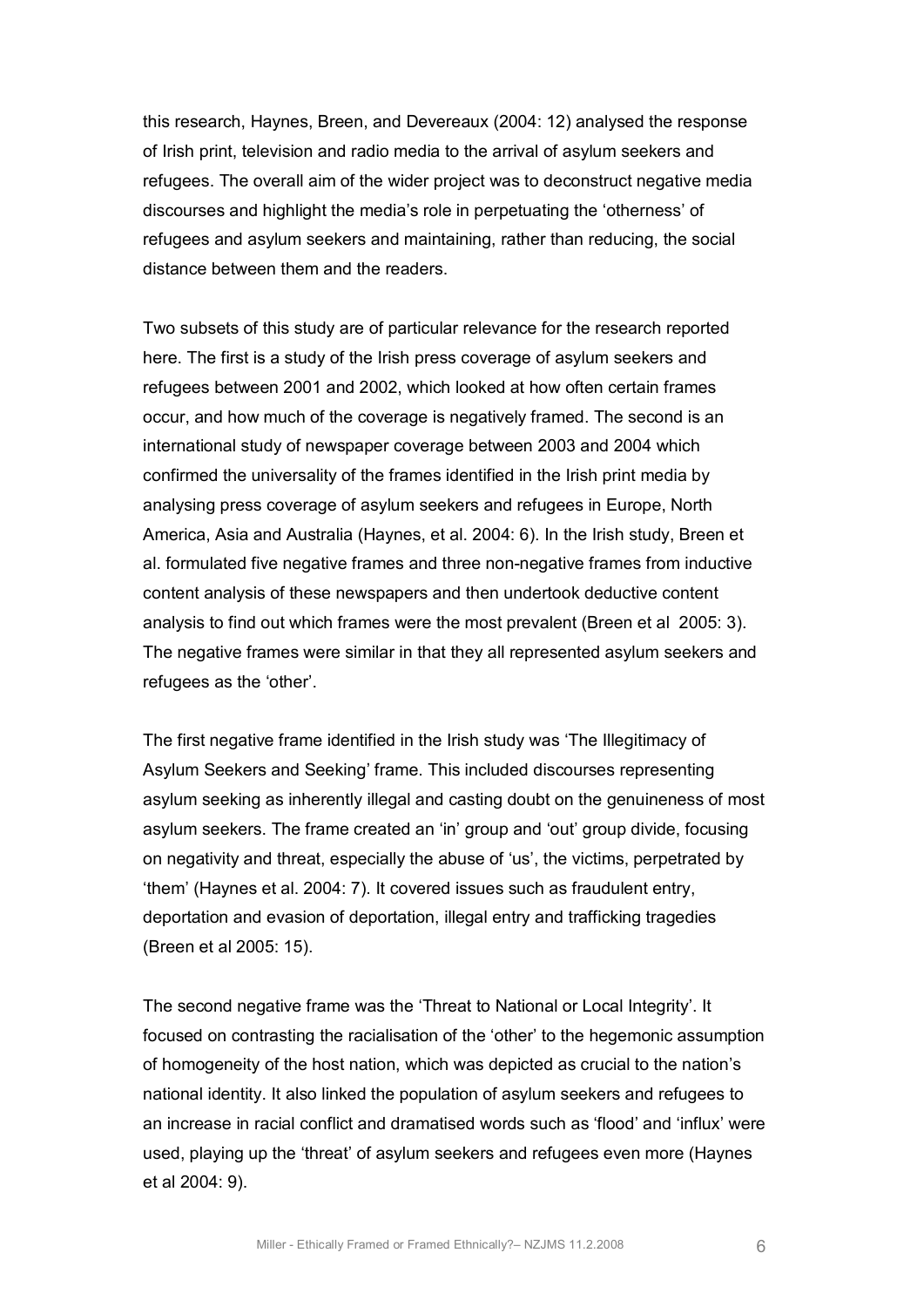The third negative frame was 'The 'Other' as Contaminant' or 'Social Deviancy' frame. This fabricated the 'other' as being degenerate and alien, justifying an exclusion of refugees and asylum seekers from access to resources and opportunities, thus allowing 'us' to retain privileged access. It focused on discourses such as disease (especially AIDS), mental illness, fundamentalism and extremism (such as self-harm as a means of protesting deportation), and sexual deviancy. This meant asylum seekers and refugees were framed as both a physical and moral contaminant. The threat of the 'other' was exaggerated through words such as 'epidemic' and 'infect' and dichotomies were created between 'us' as civilised, pure, and rational, versus 'them' as barbaric, dirty and emotional. These dichotomies are typical of racist discourses (Haynes et al 2004:  $9-10$ ).

The fourth frame was the 'Criminality' frame. Asylum seekers and refugees were framed as a threat to the safety of native citizens and their property. Their immigration status and nationality was linked to the crime they were accused of, even when these facts were irrelevant to the crime committed. The media was found to focus unevenly on ethnic crime and court appearances by ethnic minorities. Asylum seekers and refugees were found to be explicitly linked to terrorism, war crimes, riots and street violence Haynes et al 2004: 10-11).

The final negative frame was the 'Economic Threat' frame. This frame represented asylum seekers and refugees as ungrateful and dishonest. It focused primarily on the huge cost of the asylum system to taxpayers, and on benefits fraud, compensation claims, and the cost of providing health care and other services (Haynes et al 2004: 11).

The three non-negative frames were 'Human Interest', 'Support' and 'Exclusively Positive' (Breen, et al 2005: 25), but they were not elucidated by Breen et al. in much detail, suffice to say that these frames represented asylum seekers and refugees in a positive, supportive and sympathetic way.

The Irish press deductive research comprised 188 articles from four newspapers Breen et al 2005: 3). The results of this analysis found that the Illegitimacy frame was the most common, with 59 out of the 188 articles classed in this category. The second most common category was the Support category; followed by the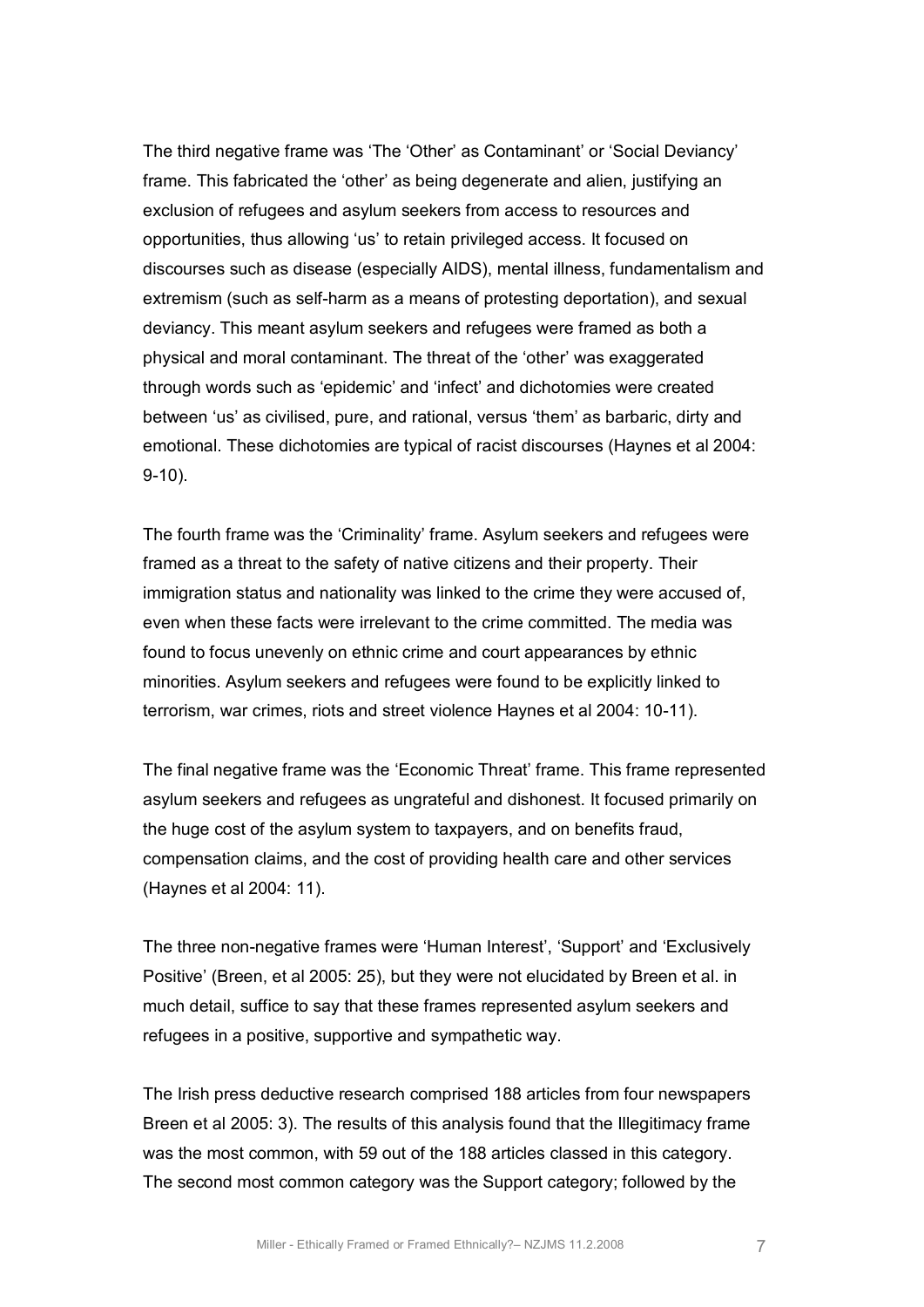Threat to Integrity and the Contaminant frames. The least common frames were the Human Interest, Economic Threat, Criminality, and Exclusively Positive frames. Overall, 67.6 percent of the articles were classed as negatively framed and just 32.4 percent non-negatively framed (Breen et al. 2005: 26). The sixmonth international study illustrated that all of these frames could be applied to the press coverage of asylum seekers and refugees anywhere in the world, in any type of media outlet.

#### **Research Questions**

The findings in previous research about the negativity of newspaper coverage of immigrants, refugees and asylum seekers leads to the first hypothesis: In the New Zealand mainstream print media, articles about immigrants, refugees and asylum seekers are more likely to be framed negatively than either neutrally or positively.

The previous research outlined above points to the over-emphasis on crime in relation to ethnic minorities and the routine coverage of ethnic crime stories. In addition, the illegitimacy frame was found to be the most common frame in the international study of the framing of refugees and asylum seekers by Breen et al. These two findings lead to the second hypothesis: The Illegitimacy and Criminality frames will be the most used negative frames in news items covering immigrants, refugees and asylum seekers.

The most used non-negative frame found by Breen et al was the Support frame. However, that research only focused on coverage of asylum seekers and refugees. The research by Hartmann and Husband, which included immigrants, found human interest to be the most used non-negative frame, which leads to the third hypothesis: The Human Interest frame will be the most used positive frame in news items covering immigrants, refugees and asylum seekers.

Because of the tendency to demonise immigrants who originate from different cultures, especially if they are also of a different race as mentioned in the theory above, it is expected that immigrants from White European countries such as Britain, will be the least negatively framed group. This reasoning leads to the fourth hypothesis: White Europeans will be the most positively framed ethnic group in articles covering immigrants, refugees and asylum seekers.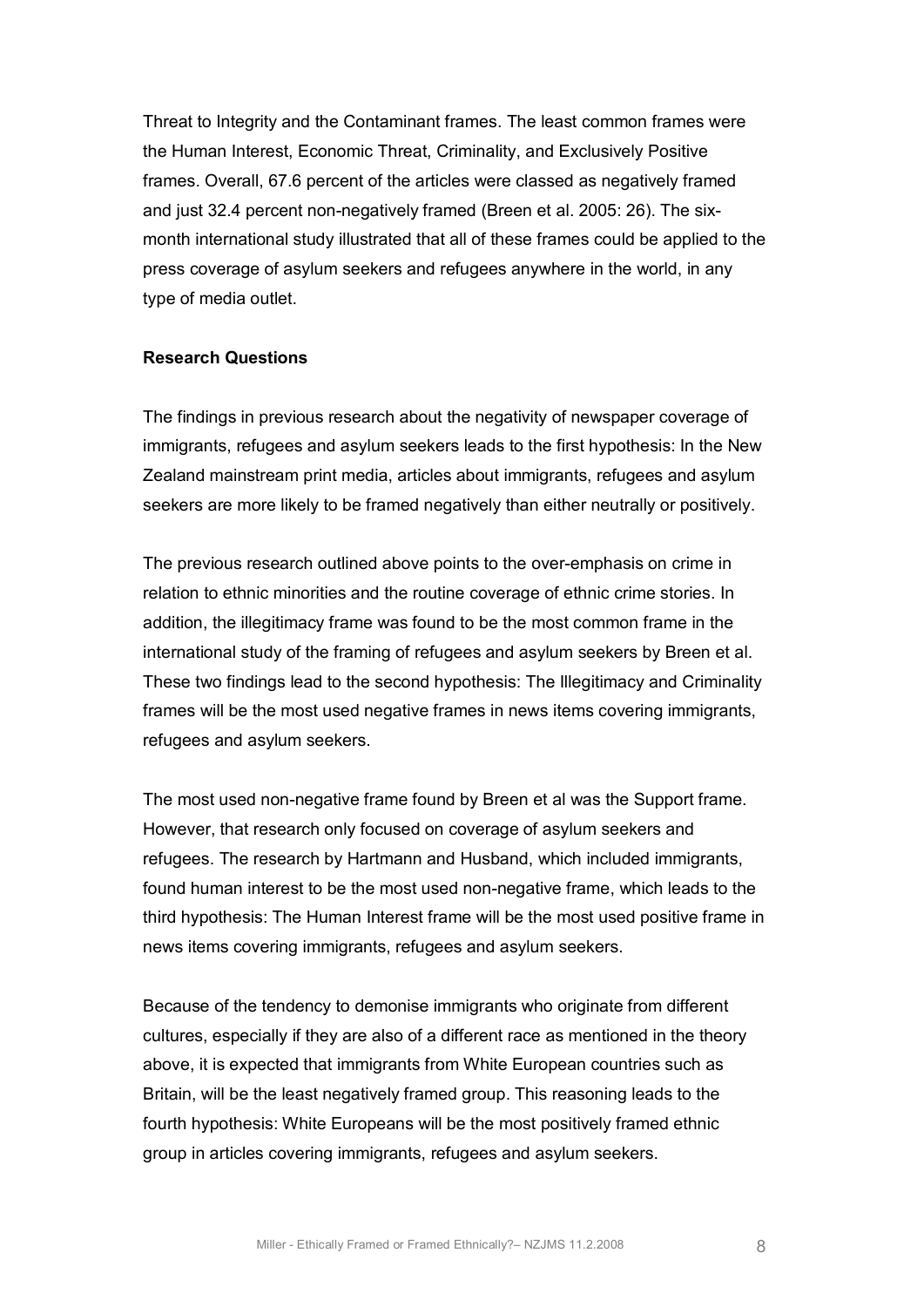Within the negative framing of ethnic news, coverage of Muslims has been found to be even more negative and increasingly so since the 9/11 terrorist attacks. Rita Verma (2005: 12), an Assistant Professor at Adelphi University, claims that since 9/11, the media has linked the dangerous 'otherness' of immigrants to Arab Muslims with beards and turbans, representing them all as terrorists. The media link cultural and religious symbols to terrorism although they are clearly unrelated, which dehumanises and victimises Arabs, creating an erroneous stereotype of all Middle Eastern people and Muslims in general. Hussain (2002: 105) found that out of the 27 news stories in the Danish press covering crime, 24 of these implicated Muslim immigrants in the crime. This high number was not because of the high rate of offending of Muslims but because of repetition of the same events. The media seized upon such a story and replayed it and published it from different angles to exploit its news value, but consequently distorted the reality of criminal offending. This leads to the fifth hypothesis: Articles about immigrants, refugees and asylum seekers that refer to Middle Eastern people are more likely to be framed negatively than articles that refer to other ethnic groups.

The category of 'Immigrants' includes 'skilled' immigrants immigrants who are considered able to positively contribute to the economy. It is more likely that the framing of immigrants will be less negative than of refugees and asylum seekers because there are a higher percentage of immigrants from culturally similar countries, compared to refugees and asylum seekers, who are more likely to be from Third World countries. Even though refugees and asylum seekers have been severely victimised in their home country, hence their refugee status or their appeal for asylum, they are more likely to be considered a threat to their adopted country than immigrants (Haynes et al 2004: 7). This leads to the final hypothesis: News articles about refugees and asylum seekers are more likely to be negatively framed than news articles about immigrants.

## **Methodology**

The mainstream newspaper coverage of immigrants from 2004 to 2007 was investigated by conducting content analysis of the three largest New Zealand daily metropolitan newspapers, the New Zealand Herald, Dominion Post, and Christchurch Press. First, an exploratory content analysis was carried out to determine what frames were represented in New Zealand press coverage, and then a full content analysis of 370 articles was carried out to measure the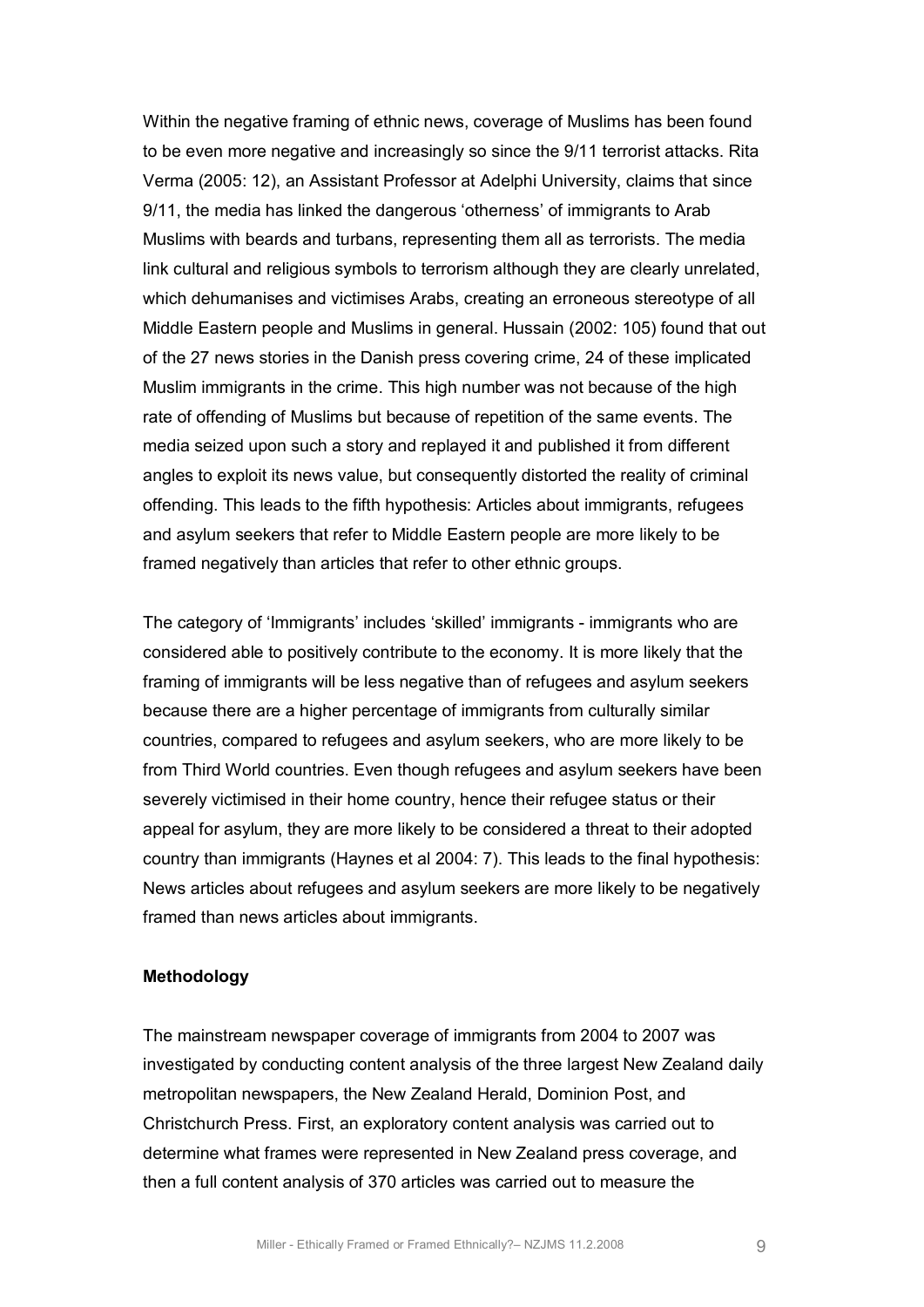frequency of occurrence of each of these frames. The analysis also included categorising articles according to whether they covered immigrants, refugees or asylum seekers; and what ethnic group, if any, was referred to in an article. The New Zealand Herald, Dominion Post, and Christchurch Press were chosen as they are broadly representative of daily newspapers in New Zealand in terms of style and format. They also have the largest newspaper readerships in New Zealand, with a combined total of over one million readers on any given weekday (New Zealand Herald 2007; NZPA Content Services 2007).

All articles from these newspapers were retrieved from the electronic database Factiva. The search terms required that articles be from 1 January 2004 to 31 December 2007. The key-words 'immigrant/s', 'migrant/s', 'asylum seeker/s', and 'refugee/s' were entered in a search of articles that contained headlines or lead paragraphs dealing substantially with these groups. The articles retrieved were then sorted to include only those articles that dealt with immigrants, refugees and asylum seekers in New Zealand, or relations between these groups and native New Zealanders. The articles also needed to deal substantially with immigrants, refugees or asylum seekers; passing references to these groups in items on other subjects were rejected. The articles were further sorted so that only every third month was analysed in each year to make a total of four months for each year. Each month was covered at least once in the analysis. This meant that in 2004 and 2007, the months of March, June, September and December were analysed; in 2005, it was February, May, August and November; and in 2006, January, April, July, and October were used.

Following the approach of Breen et al in their Irish and international studies of asylum seekers and refugees, two types of content analysis were carried out, inductive and then deductive. A sample of 20 articles was selected from the fouryear period studied, and an inductive content analysis was undertaken of these articles. This sought to determine whether the same frames in Breen at al's research appeared in the New Zealand mainstream press and whether these frames were also relevant to immigrants, a group not covered in Breen at al's study. The inductive analysis undertaken found that all frames in Breen et al.'s research (negative frames of Illegitimacy, Contaminant, Threat to Integrity, Criminality, Economic Threat, and positive frames of Support, Human Interest, Exclusively Positive) were present in the New Zealand press. However, an additional positive frame had to be included to accurately categorise the coverage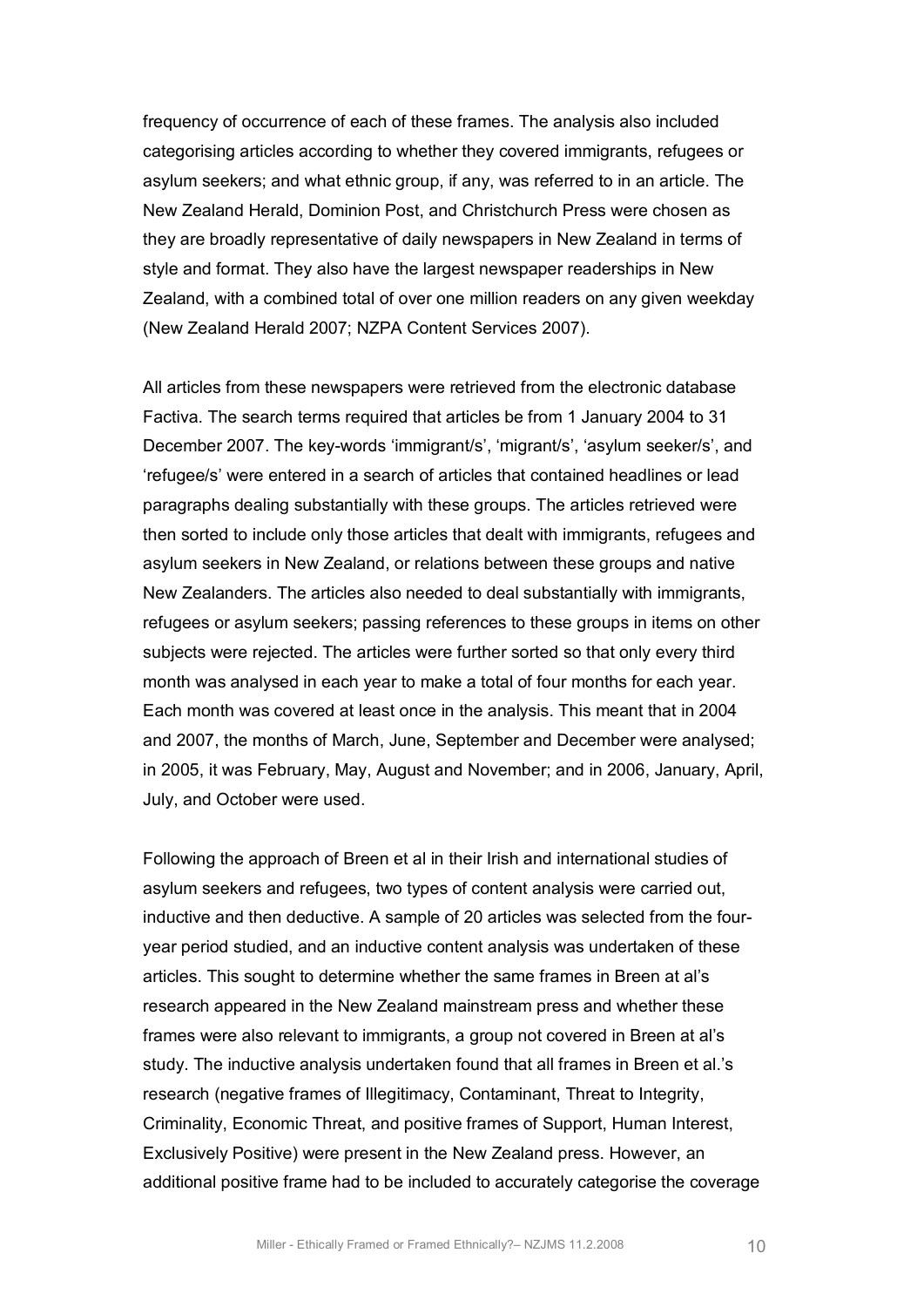of immigrants in New Zealand, the 'Economic Advantage' frame. In addition to this, a small percentage of articles did not fit into either a negative or positive frame, so a 'Neutral' category needed to be created.

For the deductive content analysis once the frames were established, articles were qualitatively assessed as to whether the articles were positive, neutral or negative in the way the immigrants, refugees or asylum seekers were framed. Articles were put into the category they most substantially dealt with, for example, an article about a Pacific Island immigrant committing a crime was put in the criminality category, which is a subsection of the negative frame category. An article that would be put into the neutral category is one which was neither positive nor negative and so did not fit into any subsection in those groups; an example of this is an article about immigrants finding it hard to get jobs in New Zealand.

Once put into a frame category, the articles were separated into various categories. They were separated into one of three categories depending on whether they covered immigrants, refugees or asylum seekers. They were also separated into ethnic groups (if one was explicitly stated), which were White European, Pacific Islander, Middle Eastern, Asian, African and Latin American. If the article referred to more than one ethnic group, it was classed in all relevant categories.

Following the approach of Hartmann and Husband, most of the results are based on the findings for all three newspapers combined. This is because there is no a priori reason to believe there will be significant variation across the newspapers studied in their coverage of immigrants, refugees and asylum seekers. There is no 'tabloid' versus 'quality' newspaper distinction amongst New Zealand's metropolitan newspapers as there is in the United Kingdom. The only factor that may create a difference between newspapers is the higher concentration of ethnic people in Auckland, meaning the relative amount of coverage may be greater in the New Zealand Herald than the Dominion Post, and Christchurch Press. In 2006, the percentages of overseas-born people in the areas these newspapers are circulated were 37 percent for Auckland, 24 percent for Wellington and 18 percent for Christchurch. The New Zealand average is 23 percent (Statistics New Zealand 2007b: 6-7). However, this study is more concerned with the type of news about immigrants, refugees and asylum seekers generally available to the New Zealand public as a whole (Hartmann and Husband 1974: 132).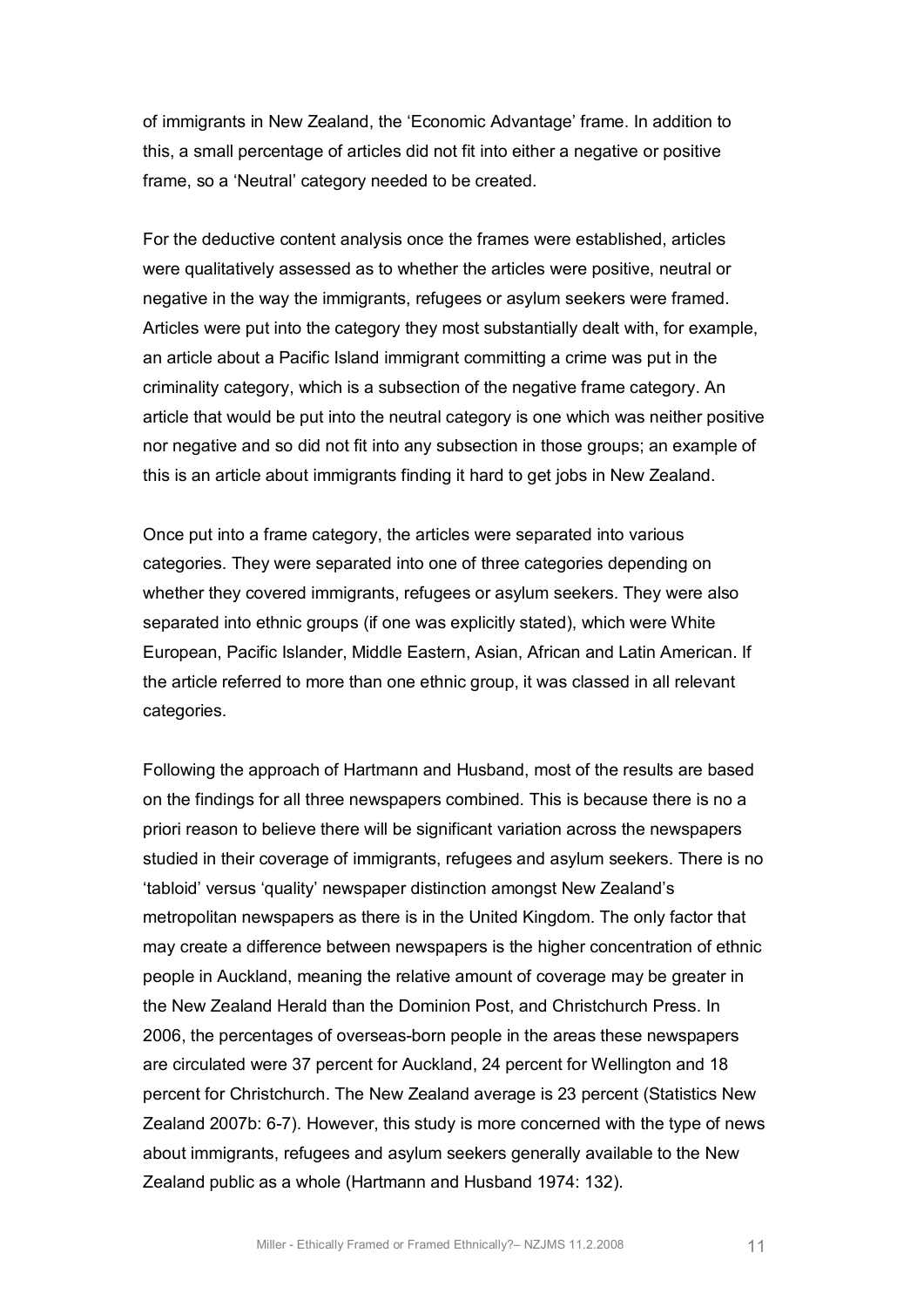## **Results**

|                           | <b>Negative</b> | <b>Neutral</b> | Positive | Total (No.) |
|---------------------------|-----------------|----------------|----------|-------------|
| NZ Herald                 | 50.4            | 25.2           | 24.4     | 135         |
| <b>Dominion Post</b>      | 58.5            | 20.0           | 21.5     | 135         |
| <b>Christchurch Press</b> | 61.0            | 19.0           | 20.0     | 100         |
| Total                     | 56.2 (208)      | 21.6(80)       | 22.2(82) | 370         |

#### **Table 1 Frames used in the New Zealand Press (%)**

Table 1 shows the percentage of articles about immigrants, refugees and asylum seekers that were framed negatively, neutrally and positively in the sample. 56.2 percent were framed negatively, compared to 21.6 percent neutrally and 22.2 percent positively. This supports the first hypothesis that more articles would be framed negatively than either neutrally or positively. If all neutrally and positively framed articles were classed broadly as non-negative, there would still be 56.2 percent negative compared to 43.8 percent non-negative. However, if articles had to be put into either positive or negative, a more realistic assumption is that the neutral articles would be spread evenly among the two categories, the ratio of negative to positive being closer to 67.0 percent to 33.0 percent.

There are significantly fewer negative stories in the New Zealand Herald and this may reflect Auckland being a more ethnically diverse community that the other two cities. The editor of the New Zealand Herald may be more sensitive to printing stories that may cause offence to ethnic groups than his counterpart at the Christchurch Press whose readership is overwhelmingly white.

#### **Breakdown of Frames in the Press**

Table 2 provides a breakdown of particular frames used in the content of articles in New Zealand press when covering immigrants, refugees and asylum seekers. The table shows that the negative frames of 'Criminality' and 'Illegitimacy' were the most commonly used frames, with the positive 'Human Interest' and 'Threat to Integrity' being the next most utilised frames. These findings support the second hypothesis that 'Criminality' and 'Illegitimacy' would be the most used negative frames, and 'Human Interest' would be the most used positive frame.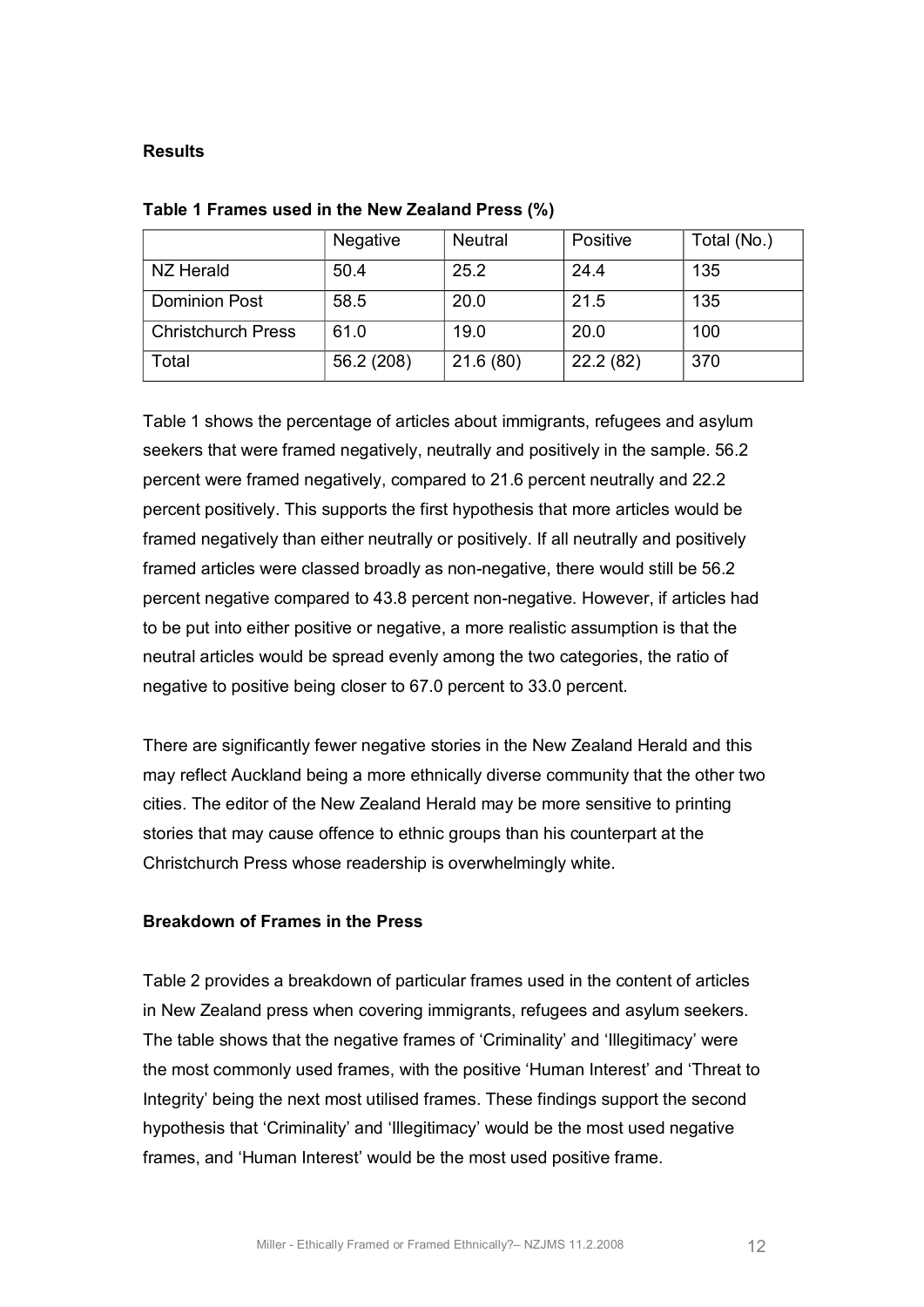|                             | 2004           | 2005           | 2006           | 2007           | Total          | Total (%) |
|-----------------------------|----------------|----------------|----------------|----------------|----------------|-----------|
| <b>Illegitimacy</b>         | 20             | 24             | $\overline{7}$ | 13             | 64             | 22.1      |
| Criminality                 | 10             | 23             | 15             | 9              | 57             | 19.7      |
| Human interest              | 14             | 15             | 8              | 11             | 47             | 16.2      |
| Threat to Integrity         | 28             | $\overline{7}$ | 1              | 7              | 43             | 14.8      |
| Economic advantage          | 5              | $\overline{7}$ | 9              | $\overline{4}$ | 25             | 8.6       |
| Economic threat             | 11             | $\overline{2}$ | $\overline{4}$ | 7              | 24             | 8.3       |
| Contaminant                 | $\overline{2}$ | 6              | $\overline{7}$ | 5              | 19             | 6.6       |
| <b>Exclusively positive</b> | $\overline{2}$ |                |                | 3              | 5              | 1.7       |
| Support for                 |                |                | $\overline{4}$ |                | $\overline{4}$ | 1.4       |
| Total                       | 92             | 84             | 55             | 57             | 290            |           |

Although the ratio of negatively framed articles to non-negatively framed articles was similar to the Irish study by Breen et al., the prevalence of the frames was somewhat different. Breen et al found that the second most common frame in the Irish press was a positive frame - the 'Support for' frame - whereas it was found to be the least common frame in the present study. This may be because Breen et al's study only examined articles about refugees and asylum seekers, whereas the present study includes immigrants. Conversely, Breen et al. found that 'Criminality' was the second least common frame, whereas it was found to be the second most common frame. The 'Exclusively positive' and 'Support for' frames were barely used at all, the two most positive frames.

#### **Framing of Articles that Mention Race**

Of the 370 articles analysed, 274 articles mentioned the race or races of the immigrants, refugees and asylum seekers. Table 3 sets out the number of articles referring to each racial group and how many were framed negatively, neutrally and positively. The table shows the disproportionate attention placed on Middle Eastern and people, with 43.8 percent of all relevant articles (120 out of 274) covering this racial group. This is hugely disproportionate to their representation in the New Zealand population, as no Middle Eastern country even features in the top nine most common overseas birthplaces in New Zealand's 2006 census. This census also found that less than one percent of New Zealand's usually resident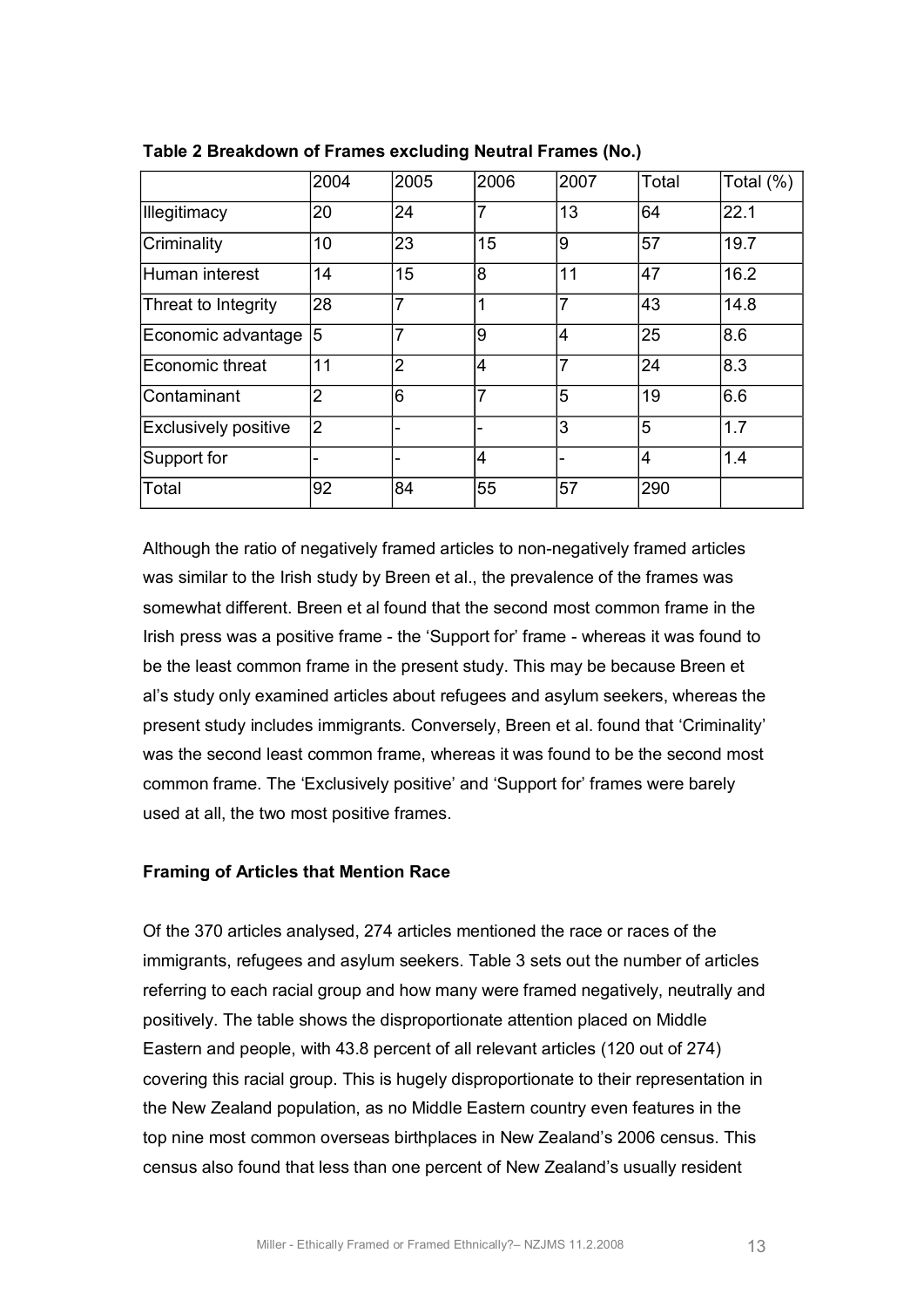population were from the 'Middle Eastern, Latin American or African' grouping, while 23 percent of New Zealand's usually resident population are immigrants (Statistics New Zealand 2007b: 6-7).

At least 50 percent of immigrants, refugees and asylum seekers entering New Zealand in 2005 to 2006 were from white ethnic groups (Statistics New Zealand 2007a: 114), yet only 14.2 percent of articles explicitly named the White European ethnic group. Table 3 shows that the White European category was the only racial group with a higher percentage of positive frames (61.5%) than negative frames (20.5%). This supports the fourth hypothesis that the White European ethnic group would have the highest percentage of positively framed articles. Conversely, the Middle Eastern category has a much higher percentage of negatively framed articles than other racial groups, with 78.3 percent of articles being negatively framed. This finding supports the fifth hypothesis that articles referring to Middle Eastern people or Muslims would be framed the most negatively out of all the ethnic groups.

|                  | <b>Negative</b> | <b>Neutral</b> | Positive | Total (No.) |
|------------------|-----------------|----------------|----------|-------------|
| African          | 46.4            | 17.9           | 35.7     | 28          |
| Asian            | 48.6            | 32.9           | 18.6     | 70          |
| Latin American   | 66.7            | 0.0            | 33.3     | 3           |
| Middle Eastern   | 78.3            | 13.3           | 8.3      | 120         |
| Pacific Islander | 57.1            | 21.4           | 21.4     | 14          |
| White European   | 20.5            | 17.9           | 61.5     | 39          |
| Total (No.)      | 159             | 54             | 61       | 274         |

**Table 3 Articles in the New Zealand Press that Mention Race: 2004-2007 (%)** 

# **Comparison of Representation of Immigrants, and Refugees/Asylum Seekers**

This section compares the representation of immigrants to refugees and asylum seekers. The reason that refugees and asylum seekers are grouped together is because these two terms are used interchangeably by the newspapers, as was found by Haynes, Breen and Devereaux (2004) and Spoonley and Trlin (2004: iv). In particular, 'refugee' was much used more than 'asylum seeker'. These terms are actually quite different. A refugee is someone who has been granted refugee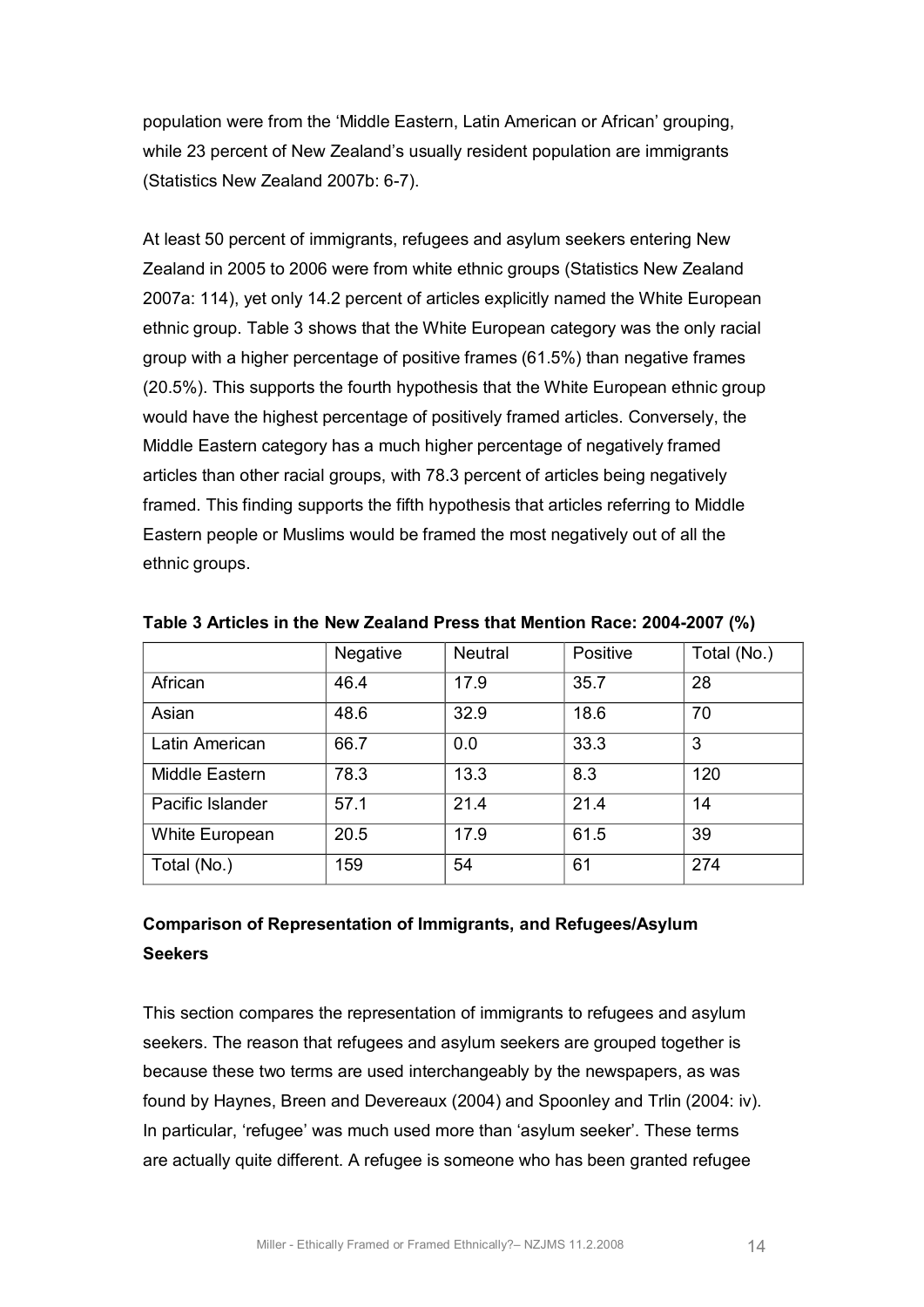status, whereas an asylum seeker is someone who is seeking refugee status (Amnesty International 2007). The category 'Immigrants' included overstayers and illegal immigrants – two groups that were almost universally negatively framed. This increased the percentage of negatively framed articles about immigrants, so arguably, if these were classed in a separate group, there would be a much greater disparity between framing of immigrants and refugees/asylum seekers.

Table 4 shows that immigrants are less negatively framed than refugees and asylum seekers, which supports the final hypothesis that immigrants would be less negatively framed than refugees and asylum seekers. Just under one-half of the immigrant articles were classed as negative (49.1%), compared to almost twothirds (66.4%) of refugee and asylum seeker articles. More immigrant articles were framed non-negatively than negatively. The 66.4% of negative frames for articles about refugees and asylum seekers is close to the 67.6% of negative frames found by Breen et al in their Irish study.

**Table 4 Framing of Immigrants versus Refugees and Asylum Seekers (%)**

|                         | Negative | Neutral | Positive | Total (No.) |
|-------------------------|----------|---------|----------|-------------|
| Immigrants              | 49.1     | 26.6    | 24.3     | 218         |
| Refugees/Asylum Seekers | 66.4     | 14.4    | 19.1     | 152         |

# **Discussion**

The findings reported above may be challenged on the grounds that most news stories focus on the negative – the wrongdoings of public officials, politicians with hidden agendas, businesses engaged in shady dealings, the under-performance of sports coaches and their teams. Perhaps negative stories are just more newsworthy than positive ones! Ter Wal, d'Haenens and Koeman (2005: 948-949) explored this question through a content analysis of newspaper coverage in fifteen European Union (EU) Member States in 2003. They found that on average ethnic stories stressed more negative aspects than non-ethnic stories. Some topics, such as crime and demonstrations, even appear to only gain news value when related to ethnicity. While the current study did not examine non-ethnic stories, there is little reason to believe New Zealand would differ from the EU findings once we control for asylum seekers that are more of an issue in Europe than New Zealand.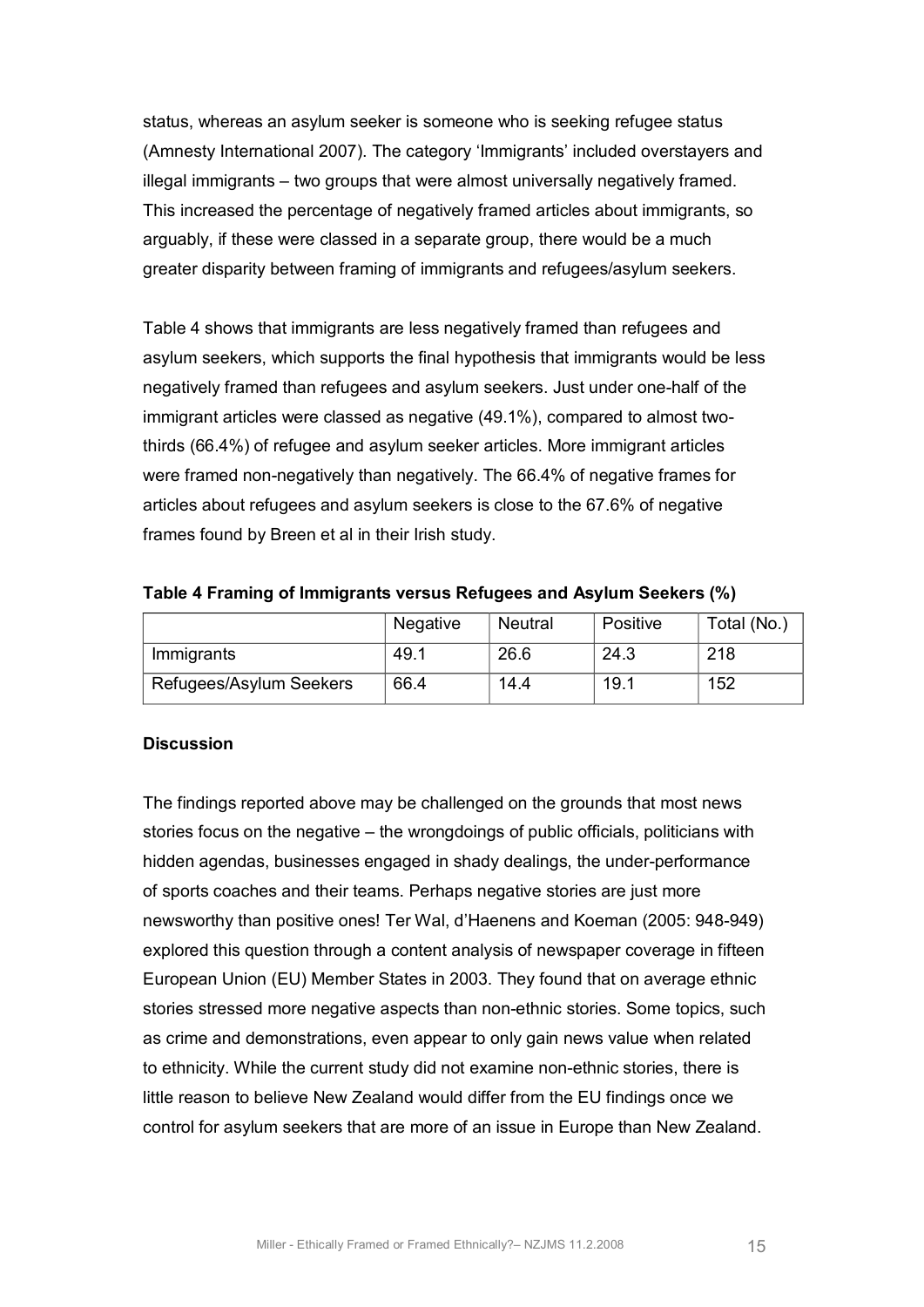It may be argued that the negative behaviour of all ethnic groups is disproportionately covered by the media – negative stories sell newspapers! While this may unfortunately be true, it is still the case that there were marked differences found in the framing of white and non-white immigrants. Those identified as Middle Eastern were found to be the group most regularly framed in a negative fashion, which is in keeping with earlier literature that has found that the media coverage of this minority group has become increasingly negative since the terrorist attacks of September 11, 2001. In contrast, the White European ethnic group was the only ethnic group with more positively framed articles than neutrally or negatively framed articles. This supports previous literature, which has shown that the dominant group in society will be represented in a more positive way than other ethnic groups, who are not accorded the same degree of legitimation as white immigrants.

It may be the case that the articles that did not mention any ethnicity did not do so because it was seen as irrelevant as the subjects were white. "Ethnicity is often a 'minus-one' category, whereby every minority group is seen by the majority group members as ethnic, but the dominant group is not" (Fleras and Spoonley 1999: 84). This would explain the extremely low percentage of articles that name the white ethnic group even though they are overwhelmingly the largest immigrant group. Roediger writes that "a silence on the ethnic politics of a majority group serves to intensify (or redouble) that group's hegemony" (Roediger 1994: 12).

Two years ago, National MP Pansy Wong (2007) complained to the New Zealand Herald and Christchurch Press about their coverage of two Asian schoolgirls who exposed GlaxoSmithKline's misrepresentation of the Vitamin C content in their blackcurrant fruit drink Ribena. Wong questioned the newspapers on why they did not state that these girls were Asian – they called them 'Kiwi schoolgirls'. She claimed that newspapers are more likely to mention the race of a non-white person when the news is bad, for example, crime stories, but are less likely to when the news is good. Her claim supports the literature outlined earlier, which has shown that immigrants who do not originate from similar cultures are racialised and demonised.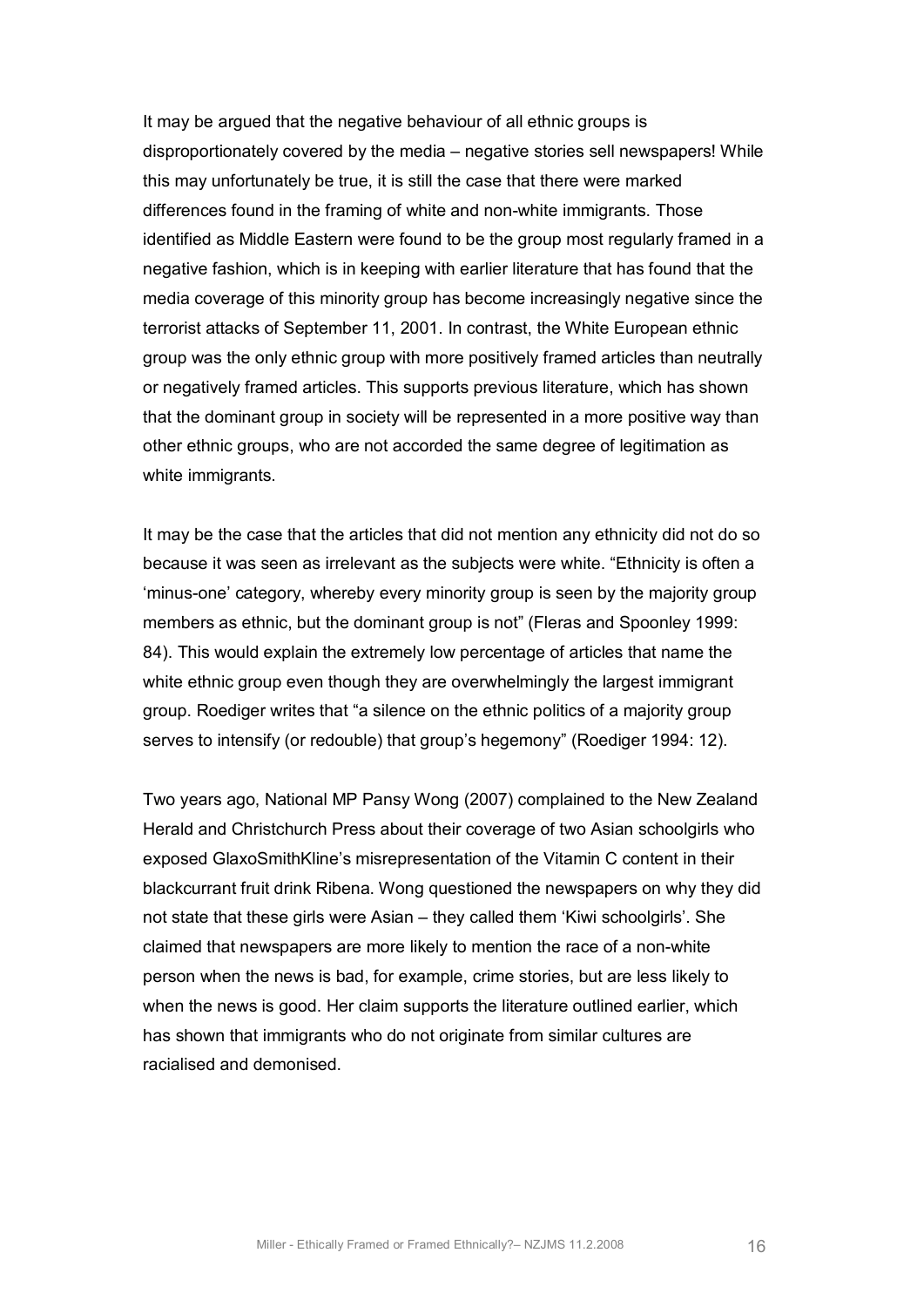#### **Does the Negative Framing Matter?**

Paul Spoonley (1990: 31) writes, "[i]f the media are racist, then it will be because the wider society is racist. The media reflect and appeal to commonly held values to varying degrees." Although there has been very little research on the media's role in causing or contributing to racism in New Zealand, research from other countries indicates that there is a strong link between media coverage of minority groups and racist attitudes. The media's negative representation of minority groups is a reflection of the views of dominant groups in society. The media, through negative representations of minorities, do not create the prejudice in society but merely reinforce and legitimise the existing prejudice in society. Hartmann and Husband (1974: 146) found that the British media's negative representation of Afro-Caribbeans and Asians was part of a circular process. The public had negative attitudes towards nonwhite minorities and this was reflected in the media coverage. This media coverage then reinforced the existing negative attitudes. The circular process concept is supported by McCreanor (1993), who writes that "[m]edia stories both construct and are constructed by those commonsense ideological patterns and associations shared by their audience. The patterns act as boundaries or fields within which the commonsense of a social group can flow with ease. It is the reliance of media accounts and other discourse on the kinds of pattern described here which ensures the reproduction of our social order without recourse to an ideological police force".

Due to limited space, the media has to select and structure information, which presents a partial picture of the story. This practice determines what the public learns about and thus what the public considers 'newsworthy'. As the audience is not in a position to judge the accuracy of the reporting, the selection of information by the media influences what attitude the audience decides is appropriate. The influence of the media on audience attitudes is further heightened by the inability of minority groups to counter the negative images portrayed by the media (Spoonley 1990: 31-32).

#### **Broader Implications for Society**

"To ignore or marginalise ethnic groups (be they indigenous or immigrant) is incompatible with the democratic role of the media" (Barker 1990: 78). However, as newspapers are privately owned commercial enterprises that are self-regulated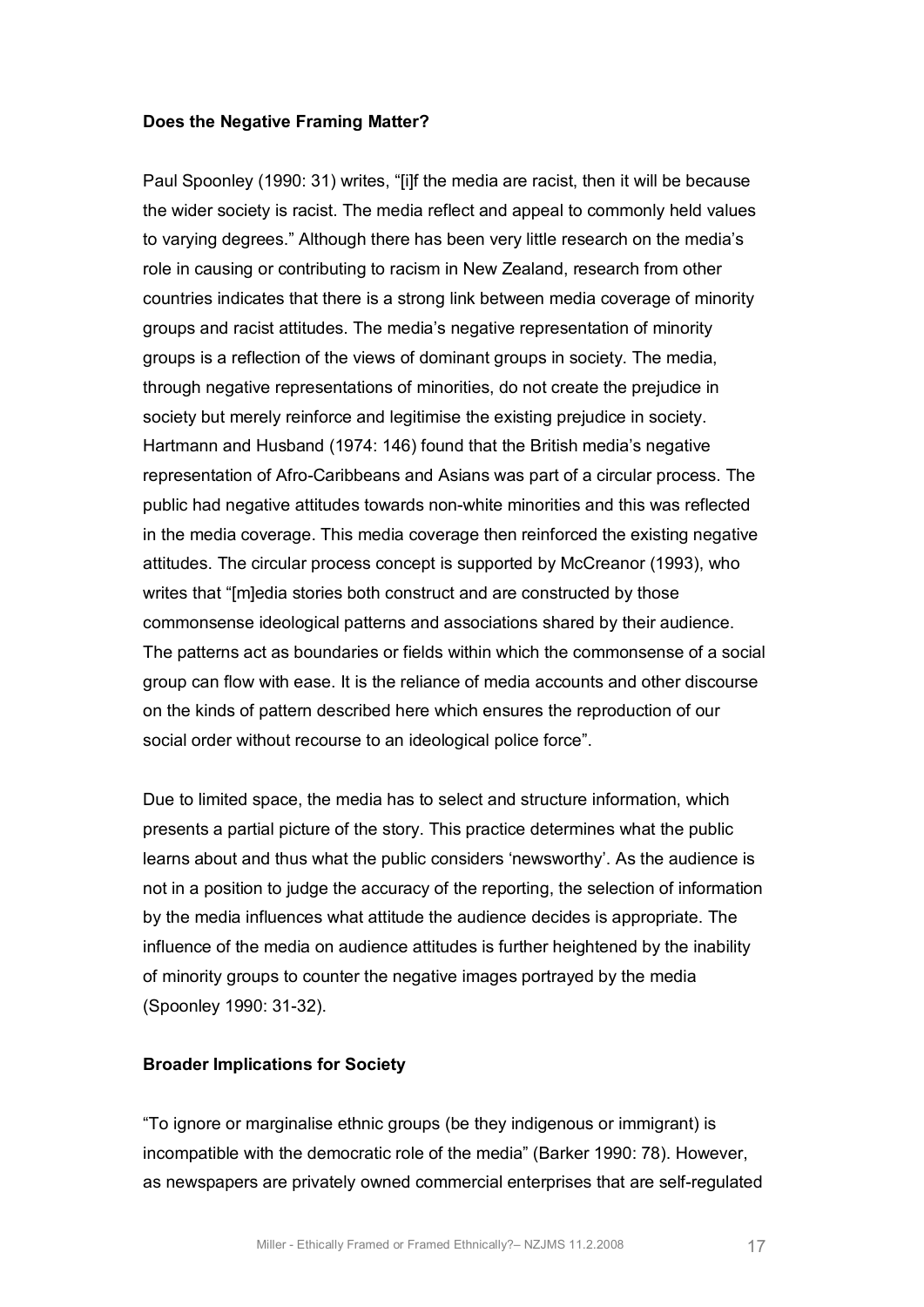by the Press Council, they have no obligation to provide a 'public service'. Therefore, if they cater to populist mainstream sentiments, the findings of this research are not surprising, especially as each of these newspapers has a regional monopoly and as such, cannot afford to appeal to a niche. The press will reflect and validate commonly held opinions because as a commercial entity, they need to stay on the good side of the dominant group in society because these are the readers who attract advertisers, who are their primary source of revenue. Therefore, the market plays a huge role in how ethnic minorities are represented in the media (Spoonley et al 2004: 196).

The question this then raises is should there be some sort of public service requirement for newspapers to fulfil? Fogtmann et al (2006: 4) raise this question in their research of media representation of immigrants in Denmark. They ask whether the media has a greater responsibility given the finding that the media "acts as an important gatekeeper to the integration of immigrants" because of its influence on the majority's perceptions of minority groups. "Does the media have a duty to actively level the playing field for immigrants attempting to enter the labor market, or can we only expect them to continue peddling the stories about conflict that are known to sell?" They argue that "newspapers should challenge their readers and not just cater to their opinions", but question whether the media can "tear down barriers or can they only build up and solidify already existing stereotypes and prejudices that stem from a majority segregated from the minority groups?" (Fogtmann et al. 2006: 6). The media has the power to either continue to reinforce Pakeha prejudices, or to be a vessel which challenges these prejudicial ideas and opinions (Spoonley 1990: 36-37).

In the case of the New Zealand print media, there has been some industry selfregulation. One such example is section 41 of the Rules of the New Zealand Amalgamated Engineering Printing & Manufacturing Union. Section 41 is the journalistic code of ethics; with section 41(b) stating that journalists shall not place unnecessary emphasis on race (New Zealand Amalgamated Engineering Printing & Manufacturing Union 2008). While this recognises that there is a potential problem, the findings of this research show that, in practice such an 'unnecessary' emphasis on race is still occurring by New Zealand's three major daily newspapers.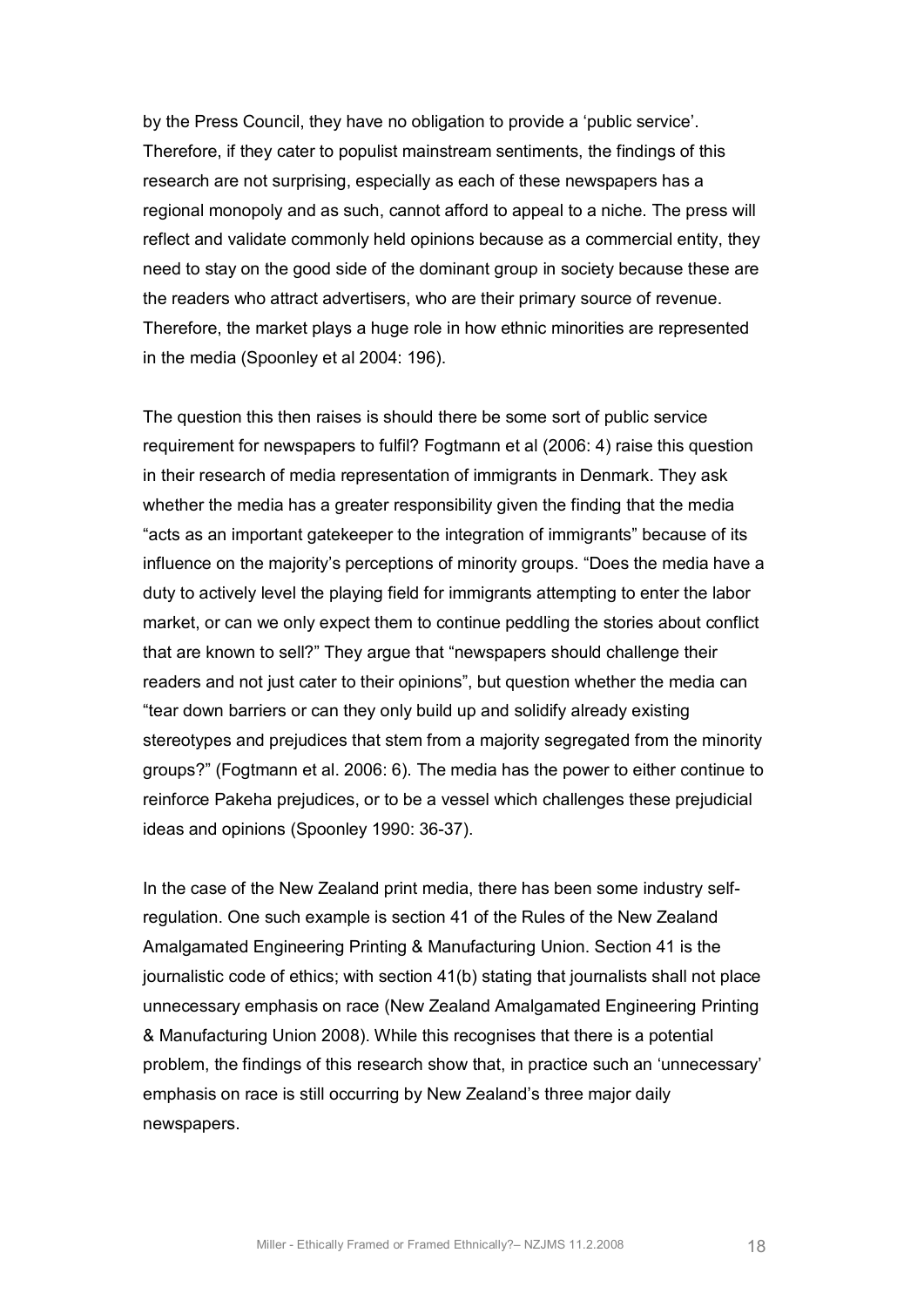Although media coverage of ethnic affairs has improved since the mid-1990s, the media still use crude all-inclusive labels which do not acknowledge significant differences between people that are grouped together, and there is still a tendency to focus on negative aspects of ethnic affairs, especially crime (Spoonley and Trlin 2004: 61). Spoonley and Trlin provide a concise summary of suggestions that have been made to improve the performance of the print media in New Zealand when covering ethnic minorities. These include the introduction of a specific code of ethics for ethnic reporting (Tully 1990), better representation of ethnic journalists in newsrooms (Webber 1990: 148), ensuring journalists covering ethnic relations are appropriately qualified and do not lack understanding of ethnic groups (Jakubowicz 1994; McGregor 1991), and creating an in-house ombudsman to ensure journalists comply with professional standards (Stannard 1989).

The implementation of any of these suggestions would be in addition to the existing measures of redress that are available. The New Zealand Broadcasting Standards Authority and the Press Council are relatively independent organisations and the importance of these organisations must not be downplayed. However, these formal avenues of complaint may not be utilised in many cases, where immigrants may not be happy with coverage of ethnic affairs, but they do not yet have an adequate grasp on the language or they may feel vulnerable. Even when there is a valid complaint laid, there is the possibility that those responsible for investigating the complaint will not have the required expertise or alternatively, they may be unwilling to criticise the media (Spoonley and Trlin 2004: 63). A complainant can also write a letter to the editor of the publication in question, issue a press release, or take legal action. However, most of these options do not achieve much of consequence. The editor of the publication at fault has the discretion to decide whether or not to publish a complaint or if the publication prints a correction, it is unlikely to be as prominently displayed as the earlier offending article (Spoonley 1990: 35).

Roth (1998: 495) argues that industry self-regulation will not result in a 'socially responsible media' that accurately explores and reflects the multicultural reality of society, but political and social activities are required to challenge the status quo. Canada has passed legislation to protect "the right to receive and transmit an appropriately balanced depiction of Canadian multicultural society." However,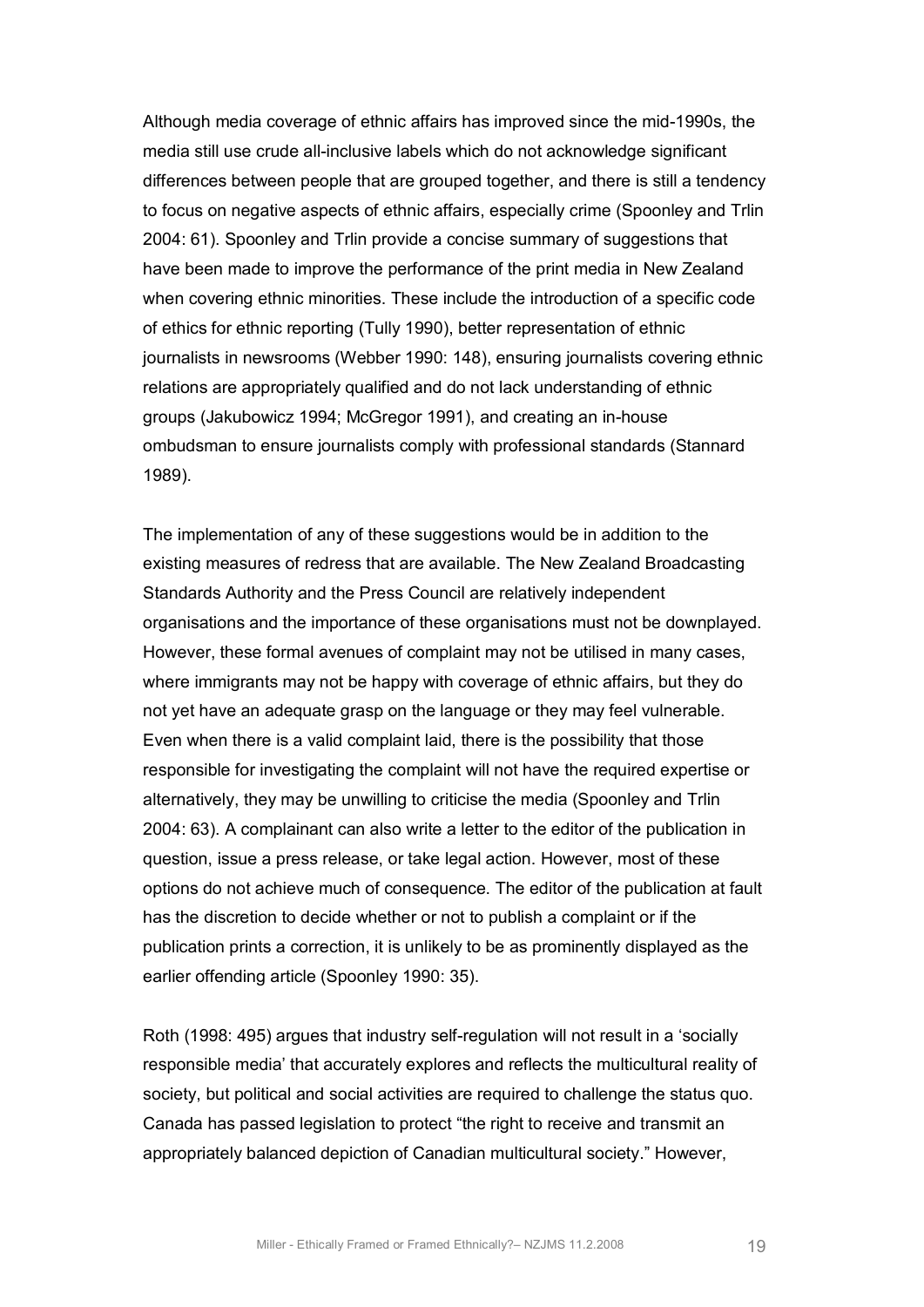legislating to ensure that the media accurately depicts New Zealand's multicultural reality takes away from the freedom of the press.

There are various ways that these findings on the negative framing of immigrants can be used to contribute to society without legislating. Firstly, because the media reflects society's views, steps must be taken to address negative attitudes toward immigrant groups. More initiatives such as Settling In are needed to increase interaction between immigrants and non-immigrants. Settling In is a programme that is run in seven regions in New Zealand that works with refugee and migrant groups as well as local governments and NGOs. The programme identifies their needs and helps them to form relationships with other New Zealanders with the aim of bridging religious, cultural and ethnic divides (The Human Rights Commission and Race Relations 2007). Successes of such programmes would mean that the media may gradually frame immigrants less negatively because the media would reflect a change in the public view to be less negative towards immigrant groups.

Secondly, the media's production of negative minority discourses needs to be addressed. One way this could occur would be a more representative number of minority journalists in the mainstream media. However, this is difficult to achieve, as the government cannot legislate to ensure privately owned newspapers employ a certain percentage of minority journalists. It also requires that minorities be educated and encouraged to enter the field of journalism. The New Zealand Journalism Training Organisation's 2006 National Survey of Journalists found that two-thirds of journalists believed that minorities were underrepresented in newsrooms in New Zealand. It also found that journalists believed there was a need especially for more Maori, Pacific Island and Asian journalists (The Human Rights Commission and Race Relations 2007). On a positive note, recently there have been voluntary steps taken to address this problem, such as the annual journalist internship intake by Fairfax media that began in 2006, which among its aims, seeks to increase the diversity of journalists. In 2006, out of the seventeen successful applicants, five were Maori, one was Asian and one was Polynesian (The Human Rights Commission and Race Relations 2007).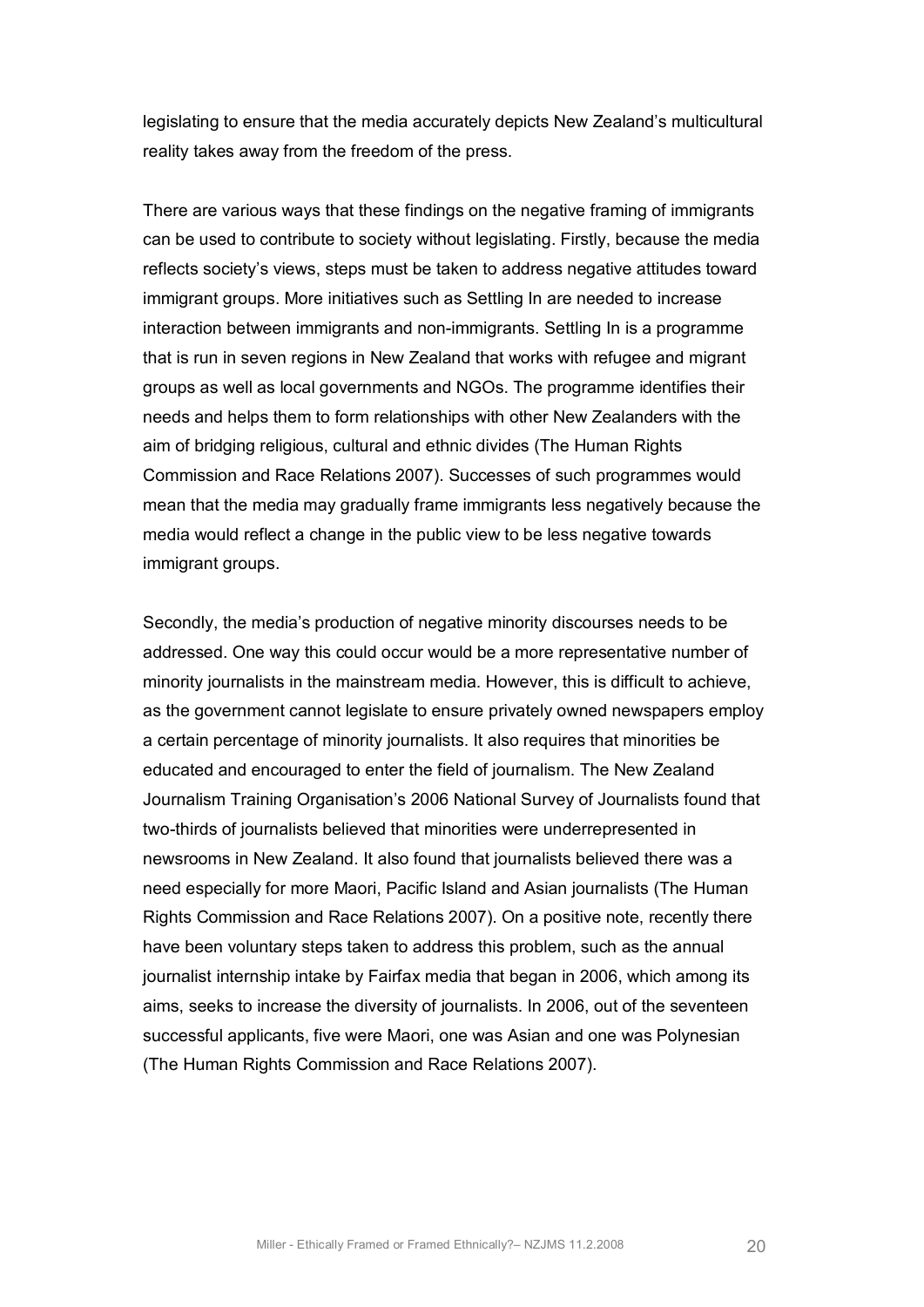# **Conclusion**

In 1990, Spoonley and Hirsh presented the media with two choices based on their findings of media bias towards immigrants. The media could ignore the findings and hide behind their presumed 'objectivity', or they could reassess themselves and their contribution to racism in society (Webber 1990: 148). Now towards the end of the first decade of the twenty-first century, have the media taken the second option or have they simply followed along the same road? The evidence of this research suggests the latter.

# **Note on the contributor**

Trudy Miller is a lawyer at Anderson Lloyd in Dunedin. She completed an Honours degree in Political Studies at the University of Otago in 2007. A longer version of this article was submitted as her dissertation. She wishes to thank Chris Rudd for his invaluable contribution to the article.

# **Bibliography**

Amnesty International (2007) 'Refugees have rights - Questions and Answers' available at

http://web.amnesty.org/pages/refugees-background-eng [accessed 9 October 2007

Barker C (1999) Television, Globalisation and Cultural Identities Open University Press Buckingham

Breen M et al (2005) 'Representation of Immigration in the Irish Print Media' Paper presented at DCU/DIT Media Conference Dublin Ireland June available at <http://www.ul.ie/sociology/conflation.html> [accessed 25 April 2007]

Cottle S (2000) Ethnic Minorities and the Media: Changing Cultural Boundaries Open University Press Buckingham

Department of Labour Migration Trends 2005/06 2006 available at http://www.dol.govt.nz/publications/research/migration-trends/index.asp (accessed 3 July 2008]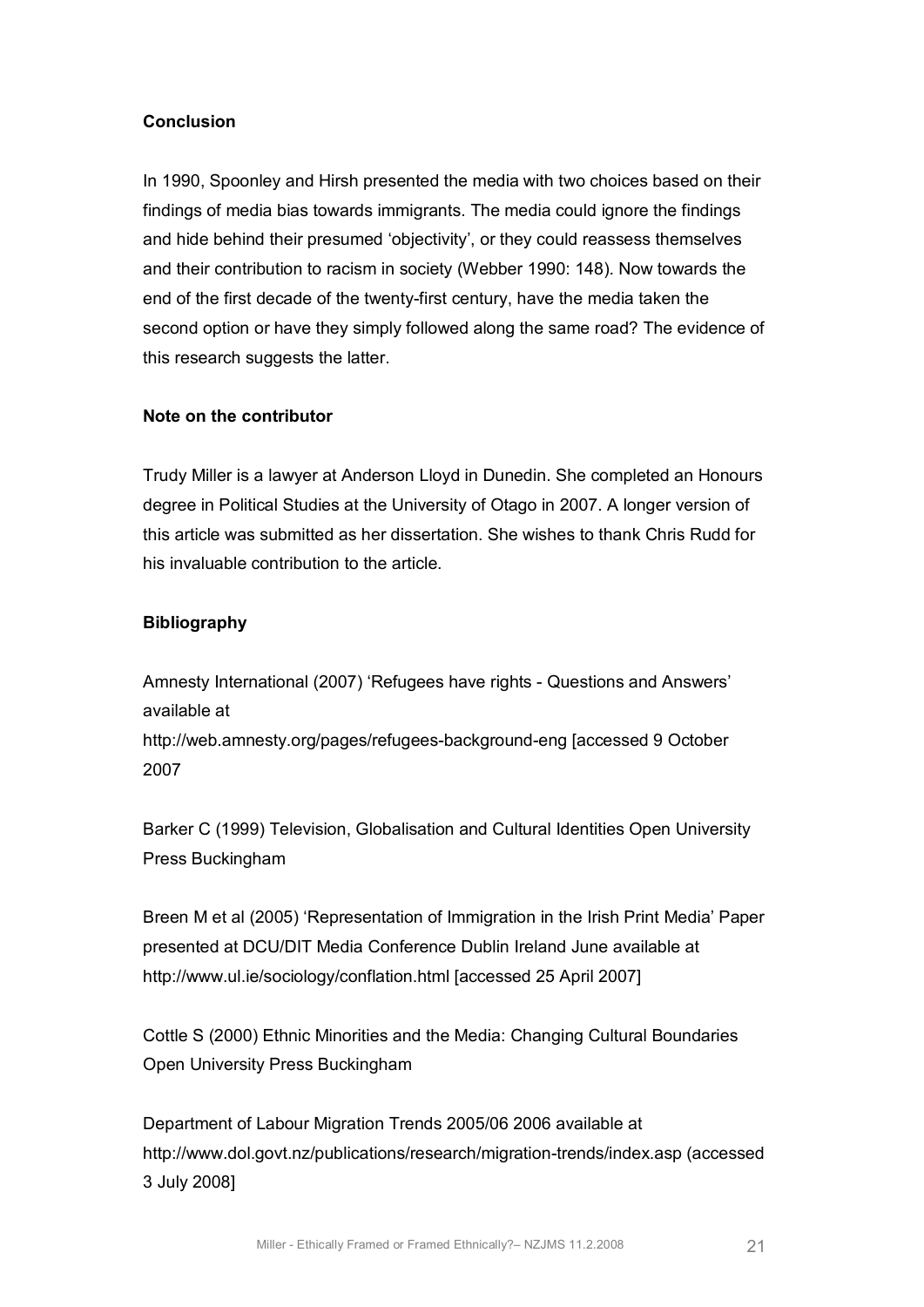Fleras A and Spoonley P (1999) Recalling Aotearoa Oxford University Press Auckland

Fogtmann J et al (2006) 'The Irresponsible Gatekeeper? Media Discourse on the Immigrant Question in Denmark' Humanity in Action 2006 Program Research Reports Danish Program available at [http://www.humanityinaction.org/docs/Fogtmann,\\_Loomis\\_\\_Norakia\\_2006.doc](http://www.humanityinaction.org/docs/Fogtmann,_Loomis__Norakia_2006.doc) [accessed 11 May 2007]

Gabriel J (1998) Whitewash: Racialized politics and the media Routledge London

Hartmann P & Husband C (1974) Racism and the Mass Media Davis-Poynter London

Haynes A et al (2004) 'A Cosy Consensus on Deviant Discourse: How the refugee and asylum seeker meta-narrative has endorsed an interpretive crisis in relation to the transnational politics of the world's displaced persons' University of Limerick Department of Sociology Working Paper Series No 3 available at http://www.ul.ie/sociology/pubs/ [accessed 5 April 2007]

Hunt G (1995) 'Xenophobia Alive and Well in New Zealand' The National Business Review 27 12

Hussain M (2002) 'Islam, media, and minorities in Denmark' Current Sociology 48  $(4)$  95-116

Jakubowicz A (1994) Racism, Ethnicity and the Media Allen & Unwin St Leonards

McCreanor T (1993) 'Mimiwhangata: Media Reliance on Pakeha Commonsense in Interpretations of Maori Actions' available at <http://www.massey.ac.nz/~alock/tim/tim.htm> [accessed 20 August 2007]

McGregor J (1991) Te Orenga Waha Ki Wellington Office of the Race Relations **Conciliator**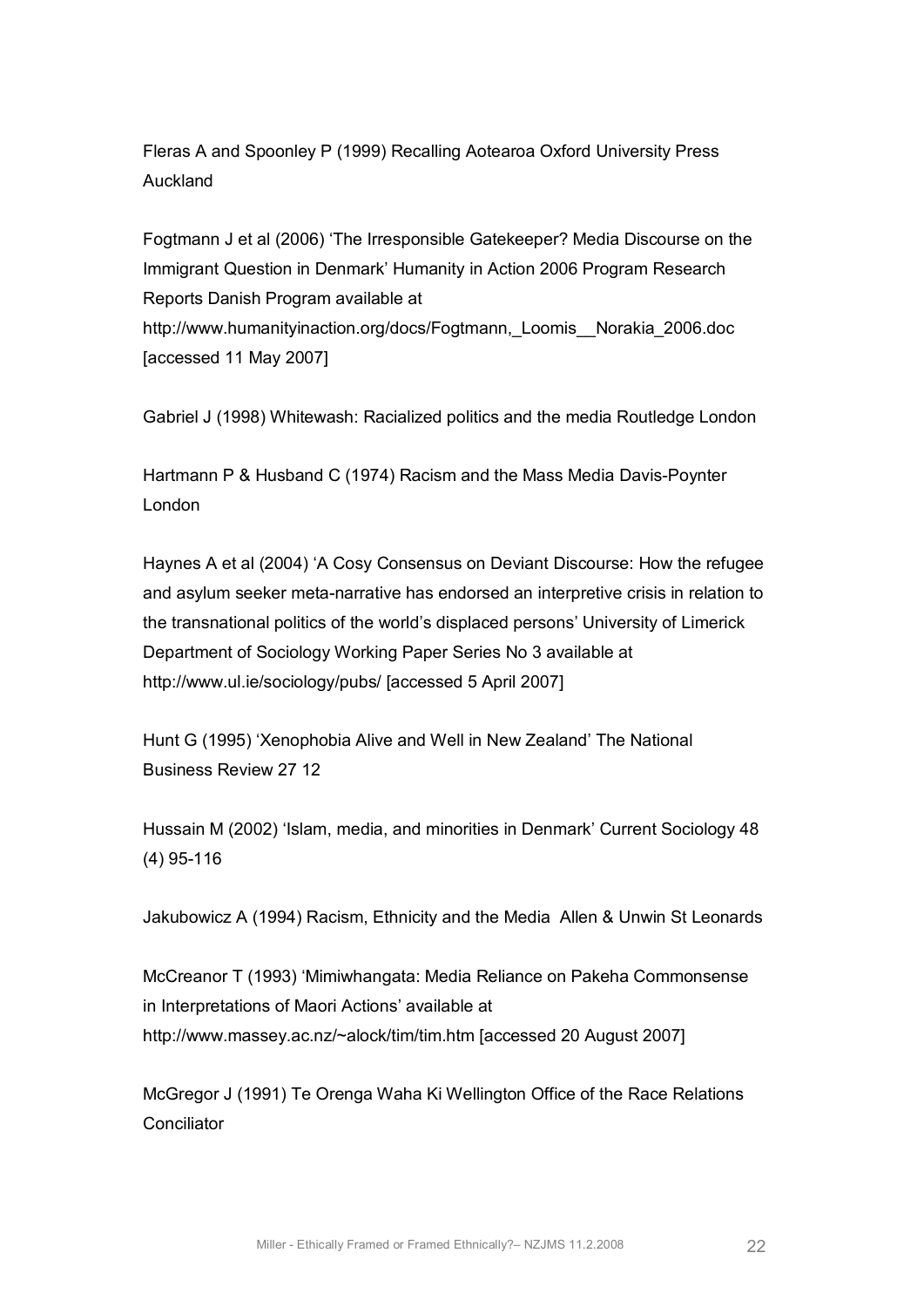New Zealand Amalgamated Engineering Printing & Manufacturing Union EPMU Rules – Part VI – Finance & Administration available at [http://www.epmu.org.nz/SITE\\_Default/about/rules/finance.asp](http://www.epmu.org.nz/SITE_Default/about/rules/finance.asp) [accessed 3 July 2008]

New Zealand Herald (2008) 'NZ First's Brown slammed for 'racist' anti-Asian remarks' April 3 available at [http://www.nzherald.co.nz/section/1/story.cfm?c\\_id=1&objectid =10501783](http://www.nzherald.co.nz/section/1/story.cfm?c_id=1&objectid=10501783) [accessed 11 June 2008]

New Zealand Herald (2007) The Print Edition available at http://info.nzherald.co.nz/advertising/print/ [accessed 9 July 2007]

[NZPA Content Services \(2007\) The Dominion](http://www.nzpa-online.co.nz/var/cm/cm-paper2.php) Post available at http://www.nzpa online.co.nz/var/cm/cm-paper2.php [accessed 9 July 2007]

'Ofa Kolo F (1990) 'An Incident in Otara: The media and Pacific Island communities' in Spoonley P and Hirsh W (eds) Between the Lines: Racism and the New Zealand Media Heinemann Reed Auckland

Roediger D (1994) Towards the Abolition of Whiteness: Essays on Race, Politics and Working Class History Verso London

Roth L (1998) 'The delicate acts of 'colour balancing': Multiculturalism and Canadian television broadcasting policies and practices' Canadian Journal of Communication 23 487-505

Spoonley P (1990) Racism, Race Relations and the Media in Spoonley P & Hirsh W (eds) Between the Lines: Racism and the New Zealand Media Heinemann Reed Auckland

Spoonley P et al (eds) (2004) Tangata Tangata: The Changing Ethnic Contours of New Zealand Dunmore Press Victoria

Spoonley P and Trlin A (2004) Immigration, Immigrants and the Media: Making Sense of Multicultural New Zealand New Settlers Programme Massey University Palmerston North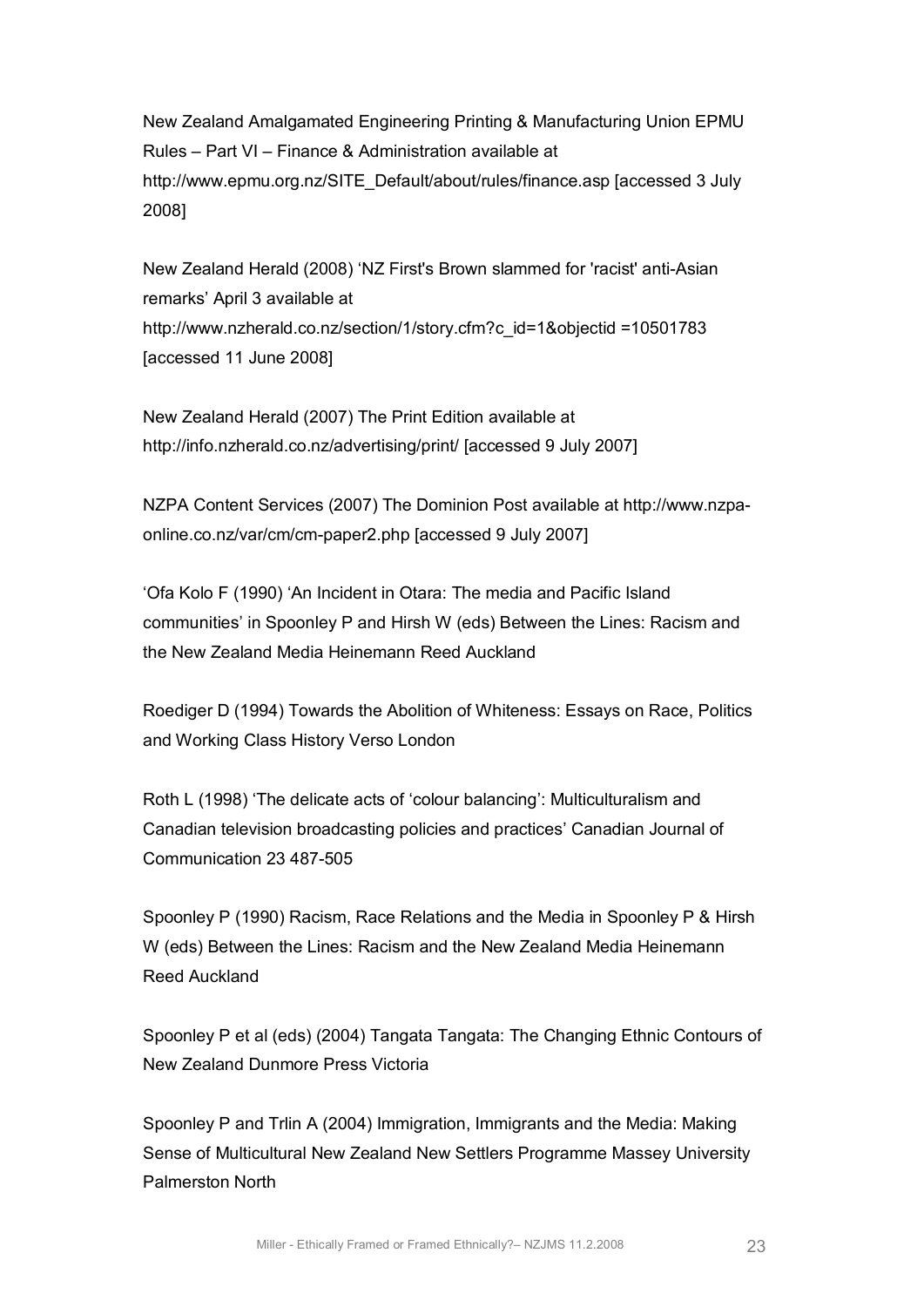Stannard B (1989) 'Why Australia's media are on the nose' 14 November The Bulletin 54-62

Statistics New Zealand (2007a) Demographic Trends 2006 Chapter 5 External Migration available at http://www.stats.govt.nz/analytical-reports/dem-trends-06/default.htm [accessed 9 August 2007]

Statistics New Zealand (2007b) Quick Stats about Culture and Identity: 2006 Census 19 [April available at http://www.stats.govt.nz/store/2007/04/quickstats](http://www.stats.govt.nz/store/2007/04/quickstats-about-culture-and-identity.htm) about-culture-and-identity.htm [accessed 9 August 2007]

Takacs S (1999) Alien-Nation: Immigration, National Identity and Transnationalism Cultural Studies 13 (4) 591-620

ter Wal J et al (2005) '(Re)presentation of ethnicity in EU and Dutch domestic news: a quantitative analysis' Media, Culture and Society 27 (6) 937-950

The Human Rights Commission and Race Relations (2007) Tūi Tūi Tuituiā: Race Relations in 2006 available at http://www.hrc.co.nz/hrc\_new/hrc/cms/files/documents/21-Aug-2007\_21-51-41 Race Relations 2006 - print version.doc [accessed 7 September 2007]

Trlin A & Watts N (2004) 'Immigration Policy and Immigration Settlement: A flawed relationship at the turn of the millennium' in Spoonley P et al (eds) Tangata Tangata: The Changing Ethnic Contours of New Zealand Dunmore Press Victoria

Tully J (1990) 'A code of ethics for journalists reporting on race relations' in Spoonley P & Hirsh W (eds) Between the Lines: Racism and the New Zealand Media Heinemann Reed Auckland

van Dijk T (1991) Racism and the Press Routledge London

van Dijk T (2006+ 'Racism and the European Press' Presentation for the European Commission against Racism and Intolerance (ECRI), Strasbourg, 16 December 2006 Barcelona Pompeu Fabra University available at <http://www.discourses.org/Racism%20and%20the%20European%20press.html>